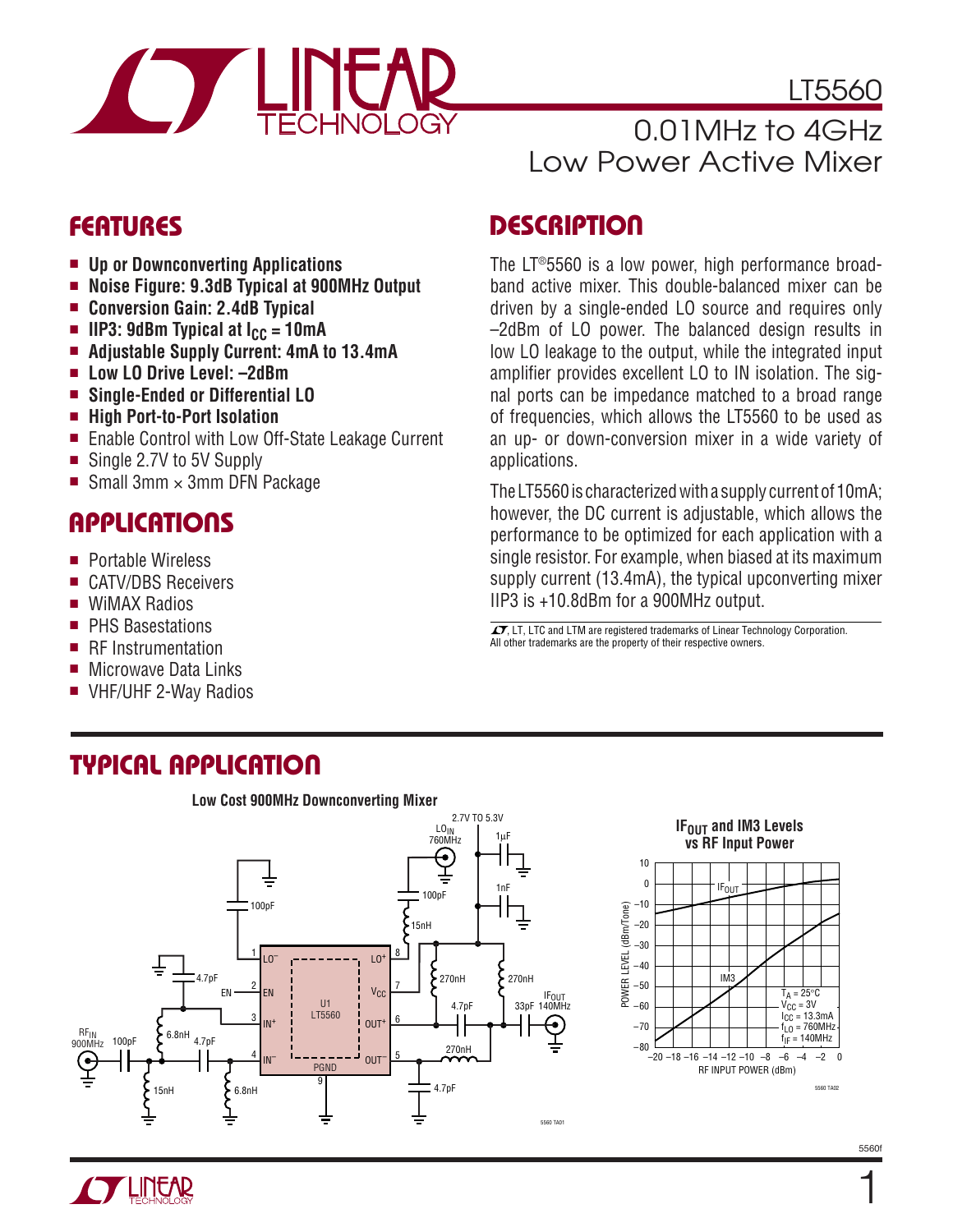**(Note 1)**

| LO Input Power (Differential) +10dBm    |
|-----------------------------------------|
| Input Signal Power (Differential)+10dBm |
|                                         |
|                                         |
|                                         |
|                                         |
|                                         |
|                                         |

### **ABSOLUTE MAXIMUM RATINGS PACKAGE/ORDER INFORMATION**



Consult LTC Marketing for parts specified with wider operating temperature ranges.

# **DC ELECTRICAL CHARACTERISTICS**  $V_{CC} = 3V$ , EN = 3V, T<sub>A</sub> = 25°C, unless otherwise noted. Test circuit

**shown in Figure 1. (Note 3)**

| <b>PARAMETER</b>                                  | <b>CONDITIONS</b>              | <b>MIN</b> | <b>TYP</b> | <b>MAX</b> | <b>UNITS</b> |
|---------------------------------------------------|--------------------------------|------------|------------|------------|--------------|
| <b>Power Supply Requirements (V<sub>CC</sub>)</b> |                                |            |            |            |              |
| <b>Supply Voltage</b>                             |                                | 2.7        | 3          | 5.3        | V            |
| <b>Supply Current</b>                             | $V_{CC}$ = 3V, R1 = 3 $\Omega$ |            | 10         | 12         | mA           |
| Shutdown Current                                  | $EN = 0.3V$ , $V_{CC} = 3V$    |            | 0.1        | 10         | μA           |
| Enable (EN) Low = $Off$ , High = $On$             |                                |            |            |            |              |
| EN Input High Voltage (On)                        |                                | 2          |            |            | V            |
| EN Input Low Voltage (Off)                        |                                |            |            | 0.3        | V            |
| Enable Pin Input Current                          | $EN = 3V$<br>$EN = 0.3V$       |            | 25<br>0.1  |            | μA<br>μA     |
| Turn On Time                                      |                                |            | 2          |            | μs           |
| Turn Off Time                                     |                                |            | 5          |            | μs           |

# **AC ELECTRICAL CHARACTERISTICS (Notes 2 and 3)**

| <b>PARAMETER</b>                       | <b>CONDITIONS</b>          | MIN | <b>TYP</b> | <b>MAX</b> | UNITS      |
|----------------------------------------|----------------------------|-----|------------|------------|------------|
| Signal Input Frequency Range (Note 4)  | Requires External Matching |     | < 4000     |            | <b>MHz</b> |
| LO Input Frequency Range (Note 4)      | Requires External Matching |     | < 4000     |            | <b>MHz</b> |
| Signal Output Frequency Range (Note 4) | Requires External Matching |     | < 4000     |            | <b>MHz</b> |
|                                        |                            |     |            |            | 55601      |

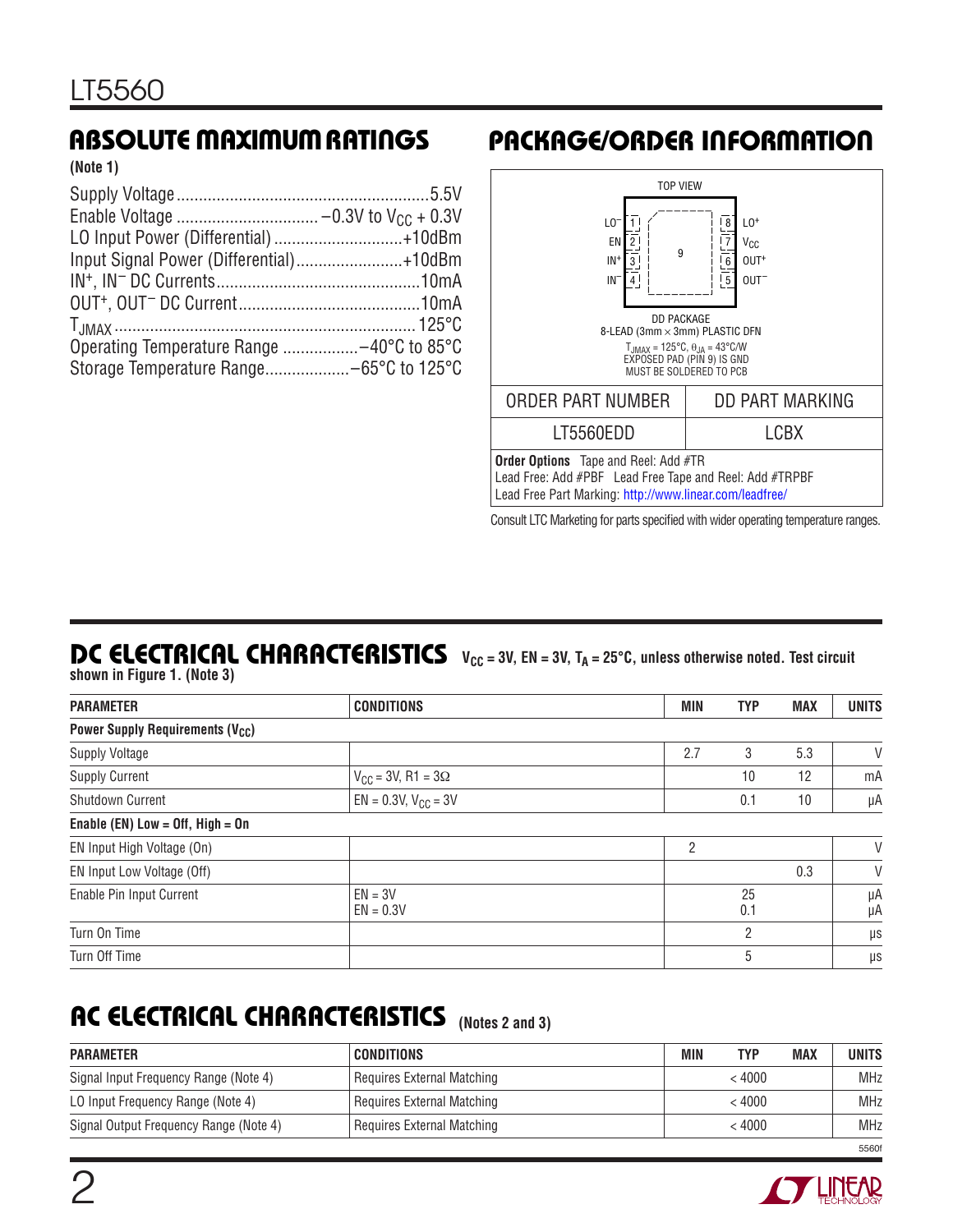### AC ELECTRICAL CHARACTERISTICS  $V_{CC} = 3V$ , EN = 3V, T<sub>A</sub> = 25°C, P<sub>IN</sub> = -20dBm (-20dBm/tone for 2-tone

**IIP3 tests,** Δ**f = 1MHz), PLO = –2dBm, unless otherwise noted. Test circuits are shown in Figures 1, 2 and 3. (Notes 2 and 3)**

| <b>PARAMETER</b>          | CONDITIONS                                  | <b>MAX</b><br>TYP<br>MIN | <b>UNITS</b> |
|---------------------------|---------------------------------------------|--------------------------|--------------|
| Signal Input Return Loss  | $\mathsf{Z}$ = 50 $\Omega$ . External Match | 15                       | dB           |
| LO Input Return Loss      | $ Z=50\Omega$ , External Match              | 15                       | dB           |
| Signal Output Return Loss | $\mathsf{Z}$ = 50 $\Omega$ . External Match | 15                       | dB           |
| LO Input Power            |                                             | $-6$ to 1                | dBm          |

Upconverting Mixer Configuration: V<sub>CC</sub> = 3V, EN = 3V, T<sub>A</sub> = 25°C, P<sub>IN</sub> = -20dBm (-20dBm/tone for 2-tone IIP3 tests, Δf = 1MHz), P<sub>LO</sub> = **–2dBm, unless otherwise noted. High side LO for 450MHz tests, low side LO for 900MHz and 1900MHz tests. Test circuits are shown in Figures 1 and 3. (Notes 2, 3 and 5)**

| <b>PARAMETER</b>                     | <b>CONDITIONS</b>                                            | <b>MIN</b><br><b>TYP</b><br><b>MAX</b> | <b>UNITS</b>          |
|--------------------------------------|--------------------------------------------------------------|----------------------------------------|-----------------------|
| <b>Conversion Gain</b>               | $f_{IN}$ = 70MHz, $f_{OUT}$ = 450MHz                         | 2.7                                    | dB                    |
|                                      | $f_{IN}$ = 140MHz, $f_{OUT}$ = 900MHz                        | 2.4                                    | dB                    |
|                                      | $f_{IN}$ = 140MHz, $f_{OUT}$ = 1900MHz                       | 1.2                                    | dB                    |
| Conversion Gain vs Temperature       | $T_A = -40^{\circ}C$ to 85 $^{\circ}C$ , $f_{OUT} = 900$ MHz | $-0.015$                               | $dB$ <sup>o</sup> $C$ |
| Input 3rd Order Intercept            | $f_{IN}$ = 70MHz, $f_{OUT}$ = 450MHz                         | 9.6                                    | dBm                   |
|                                      | $f_{IN}$ = 140MHz, $f_{OUIT}$ = 900MHz                       | 9.0                                    | dBm                   |
|                                      | $f_{IN}$ = 140MHz, $f_{OUT}$ = 1900MHz                       | 8.0                                    | dBm                   |
| Input 2nd Order Intercept            | $f_{IN}$ = 70MHz, $f_{OUT}$ = 450MHz                         | 46                                     | dBm                   |
|                                      | $f_{IN}$ = 140MHz, $f_{OUT}$ = 900MHz                        | 47                                     | dBm                   |
|                                      | $f_{IN}$ = 140MHz, $f_{OUT}$ = 1900MHz                       | 30                                     | dBm                   |
| Single Sideband Noise Figure         | $f_{IN}$ = 70MHz, $f_{OUT}$ = 450MHz                         | 8.8                                    | dB                    |
|                                      | $f_{IN}$ = 140MHz, $f_{OUT}$ = 900MHz                        | 9.3                                    | dB                    |
|                                      | $f_{IN}$ = 140MHz, $f_{OUT}$ = 1900MHz                       | 10.3                                   | dB                    |
| IN to LO Isolation (with LO Applied) | $f_{IN}$ = 70MHz, $f_{OUT}$ = 450MHz                         | 69                                     | dB                    |
|                                      | $f_{IN}$ = 140MHz, $f_{OIIT}$ = 900MHz                       | 64                                     | dB                    |
|                                      | $f_{IN}$ = 140MHz, $f_{OUIT}$ = 1900MHz                      | 64                                     | dB                    |
| LO to IN Leakage                     | $f_{IN}$ = 70MHz, $f_{OUT}$ = 450MHz                         | $-63$                                  | dBm                   |
|                                      | $f_{IN}$ = 140MHz, $f_{OUIT}$ = 900MHz                       | $-54$                                  | dBm                   |
|                                      | $f_{IN}$ = 140MHz, $f_{OUT}$ = 1900MHz                       | $-36$                                  | dBm                   |
| LO to OUT Leakage                    | $f_{IN}$ = 70MHz, $f_{OUT}$ = 450MHz                         | $-44$                                  | dBm                   |
|                                      | $f_{IN}$ = 140MHz, $f_{OIIT}$ = 900MHz                       | $-41$                                  | dBm                   |
|                                      | $f_{IN}$ = 140MHz, $f_{OUT}$ = 1900MHz                       | $-36$                                  | dBm                   |
| Input 1dB Compression Point          | $f_{IN}$ = 70MHz, $f_{OUT}$ = 450MHz                         | 0.4                                    | dBm                   |
|                                      | $f_{IN}$ = 140MHz, $f_{OUT}$ = 900MHz                        | $-2.8$                                 | dBm                   |
|                                      | $f_{IN}$ = 140MHz, $f_{OUT}$ = 1900MHz                       | $-0.8$                                 | dBm                   |

Downconverting Mixer Configuration: V<sub>CC</sub> = 3V, EN = 3V, T<sub>A</sub> = 25°C, P<sub>IN</sub> = –20dBm (–20dBm/tone for 2-tone IIP3 tests, ∆f = 1MHz), **PLO = –2dBm, unless otherwise noted. High side LO for 450MHz tests, low side LO for 900MHz and 1900MHz tests. Test circuits are shown in Figures 2 and 3. (Notes 2, 3 and 5)**

| <b>PARAMETER</b>               | <b>CONDITIONS</b>                                           | <b>MAX</b><br>MIN<br><b>TYP</b> | <b>UNITS</b>          |
|--------------------------------|-------------------------------------------------------------|---------------------------------|-----------------------|
| <b>Conversion Gain</b>         | $f_{IN}$ = 450MHz, $f_{OUIT}$ = 70MHz                       | 2.7                             | dB                    |
|                                | $f_{IN}$ = 900MHz, $f_{OUIT}$ = 140MHz                      | 2.6                             | dB                    |
|                                | $f_{IN}$ = 1900MHz, $f_{OUIT}$ = 140MHz                     | 2.3                             | dB                    |
| Conversion Gain vs Temperature | $T_A = -40^{\circ}C$ to 85 $^{\circ}C$ , $f_{IN} = 900$ MHz | $-0.015$                        | $dB$ <sup>o</sup> $C$ |
| Input 3rd Order Intercept      | $f_{IN}$ = 450MHz, $f_{OII}$ = 70MHz                        | 10.1                            | dBm                   |
|                                | $f_{IN}$ = 900MHz, $f_{OUIT}$ = 140MHz                      | 9.7                             | dBm                   |
|                                | $f_{IN}$ = 1900MHz, $f_{OUIT}$ = 140MHz                     | 5.6                             | dBm                   |
| Single Sideband Noise Figure   | $f_{IN}$ = 450MHz, $f_{OUT}$ = 70MHz                        | 10.5                            | dB                    |
|                                | $f_{IN}$ = 900MHz, $f_{OUIT}$ = 140MHz                      | 10.1                            | dB                    |
|                                | $f_{IN}$ = 1900MHz, $f_{OUIT}$ = 140MHz                     | 10.8                            | dB                    |



5560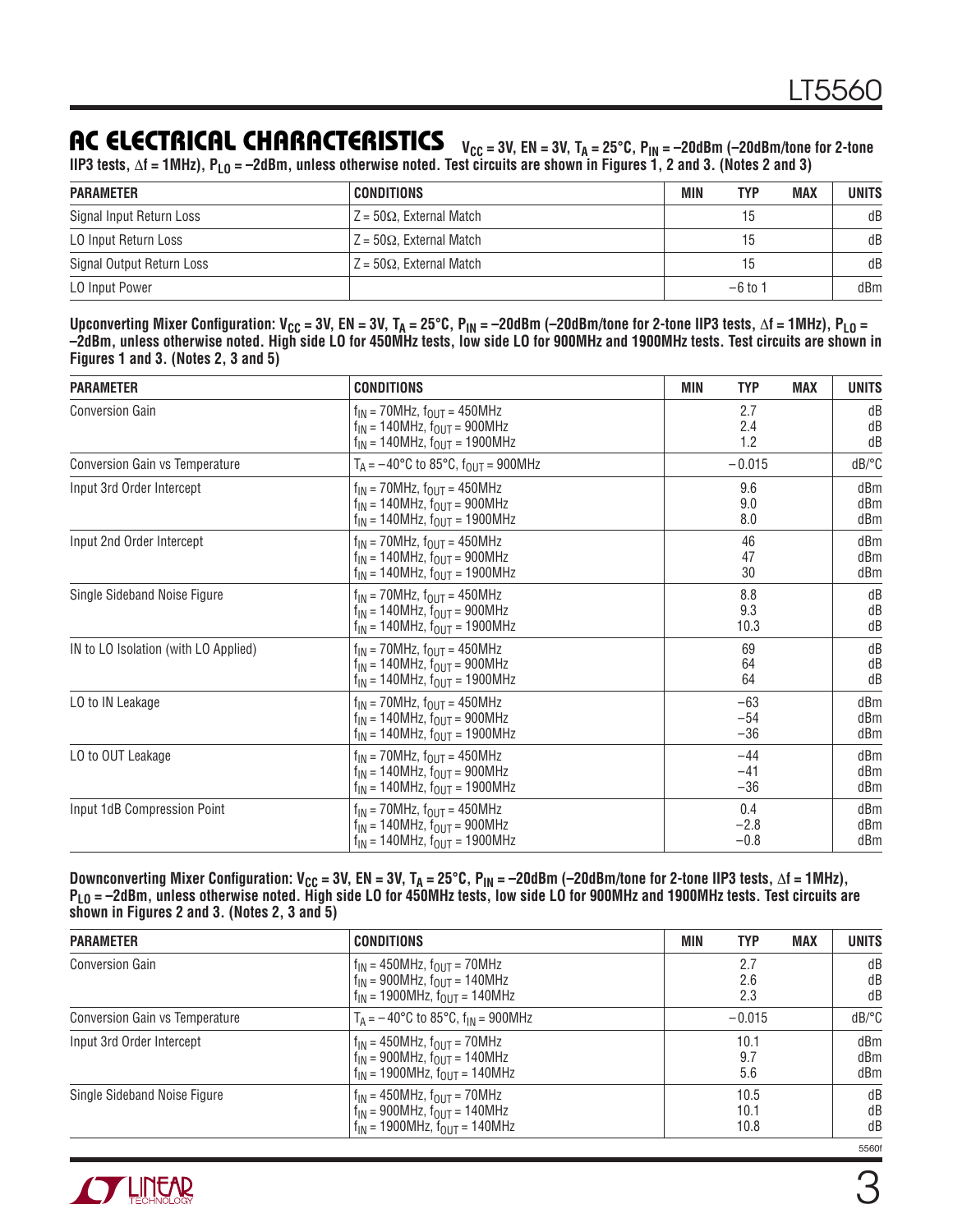### AC ELECTRICAL CHARACTERISTICS Downconverting Mixer Configuration: V<sub>CC</sub> = 3V, EN = 3V, T<sub>A</sub> = 25°C,

**PIN = –20dBm (–20dBm/tone for 2-tone IIP3 tests,** Δ**f = 1MHz), PLO = –2dBm, unless otherwise noted. High side LO for 450MHz tests, low side LO for 900MHz and 1900MHz tests. Test circuits are shown in Figures 2 and 3. (Notes 2, 3 and 5)**

| <b>PARAMETER</b>                                                                                    | <b>CONDITIONS</b>                                                                                                                                              | <b>MIN</b> | <b>TYP</b><br><b>MAX</b>         | <b>UNITS</b>      |
|-----------------------------------------------------------------------------------------------------|----------------------------------------------------------------------------------------------------------------------------------------------------------------|------------|----------------------------------|-------------------|
| IN to LO Isolation (with LO Applied)                                                                | $f_{IN}$ = 450MHz, $f_{OUT}$ = 70MHz<br>$f_{IN}$ = 900MHz, $f_{OUIT}$ = 140MHz<br>$f_{IN}$ = 1900MHz, $f_{OUT}$ = 140MHz                                       |            | 52<br>52<br>25                   | dB<br>dB<br>dB    |
| LO to IN Leakage                                                                                    | $f_{IN}$ = 450MHz, $f_{OII}$ = 70MHz<br>$f_{IN}$ = 900MHz, $f_{OUIT}$ = 140MHz<br>$f_{IN}$ = 1900MHz, $f_{OUIT}$ = 140MHz                                      |            | $-52$<br>$-57$<br>$-37$          | dBm<br>dBm<br>dBm |
| LO to OUT Leakage                                                                                   | $f_{IN}$ = 450MHz, $f_{OII}$ = 70MHz<br>$f_{IN}$ = 900MHz, $f_{OII}$ = 140MHz<br>$f_{IN}$ = 1900MHz, $f_{OUT}$ = 140MHz                                        |            | $-47$<br>$-63$<br>$-24$          | dBm<br>dBm<br>dBm |
| 2RF - 2LO Output Spurious (Half IF)<br>Product $(f_{\parallel N} = f_{\perp 0} + f_{\text{OUT}}/2)$ | 450MHz: $f_{IN} = 485$ MHz, $f_{OIII} = 70$ MHz<br>900MHz: $f_{IN} = 830$ MHz, $f_{OUT} = 140$ MHz<br>1900MHz: $f_{IN}$ = 1830MHz, $f_{OUIT}$ = 140MHz         |            | $-68$<br>$-69$<br>$-47$          | dBc<br>dBc<br>dBc |
| 3RF - 3LO Output Spurious (1/3 IF)<br>Product $(f_{IN} = f_{LO} + f_{OUT}/3)$                       | 450MHz: $f_{IN}$ = 496.7MHz, $f_{OUT}$ = 69.9MHz<br>900MHz: $f_{IN}$ = 806.7MHz, $f_{OIII}$ = 140.1MHz<br>1900MHz: $f_{IN}$ = 1806.7MHz, $f_{OUIT}$ = 140.1MHz |            | $-79$<br>$-76$<br>$-62$          | dBc<br>dBc<br>dBc |
| Input 1dB Compression Point                                                                         | $f_{IN}$ = 450MHz, $f_{OUT}$ = 70MHz<br>$f_{IN} = 900MHz$ , $f_{OUT} = 140MHz$<br>$f_{IN}$ = 1900MHz, $f_{OUIT}$ = 140MHz                                      |            | $-0.8$<br>$\mathbf{0}$<br>$-2.2$ | dBm<br>dBm<br>dBm |

**Note 1:** Stresses beyond those listed under Absolute Maximum Ratings may cause permanent damage to the device. Exposure to any Absolute Maximum Rating condition for extended periods may affect device reliability and lifetime.

**Note 2:** Each set of frequency conditions requires an appropriate test board. **Note 3:** Specifications over the  $-40^{\circ}$ C to  $+85^{\circ}$ C temperature range are assured by design, characterization and correlation with statistical process controls.

**Note 4:** Operation over a wider frequency range is possible with reduced performance. Consult the factory for information and assistance.

**Note 5:** SSB Noise Figure measurements are performed with a smallsignal noise source and bandpass filter on the RF input (downmixer) or output (upmixer), and no other RF input signal applied.

### **TYPICAL DC PERFORMANCE CHARACTERISTICS** (Test Circuit Shown in Figure 1)



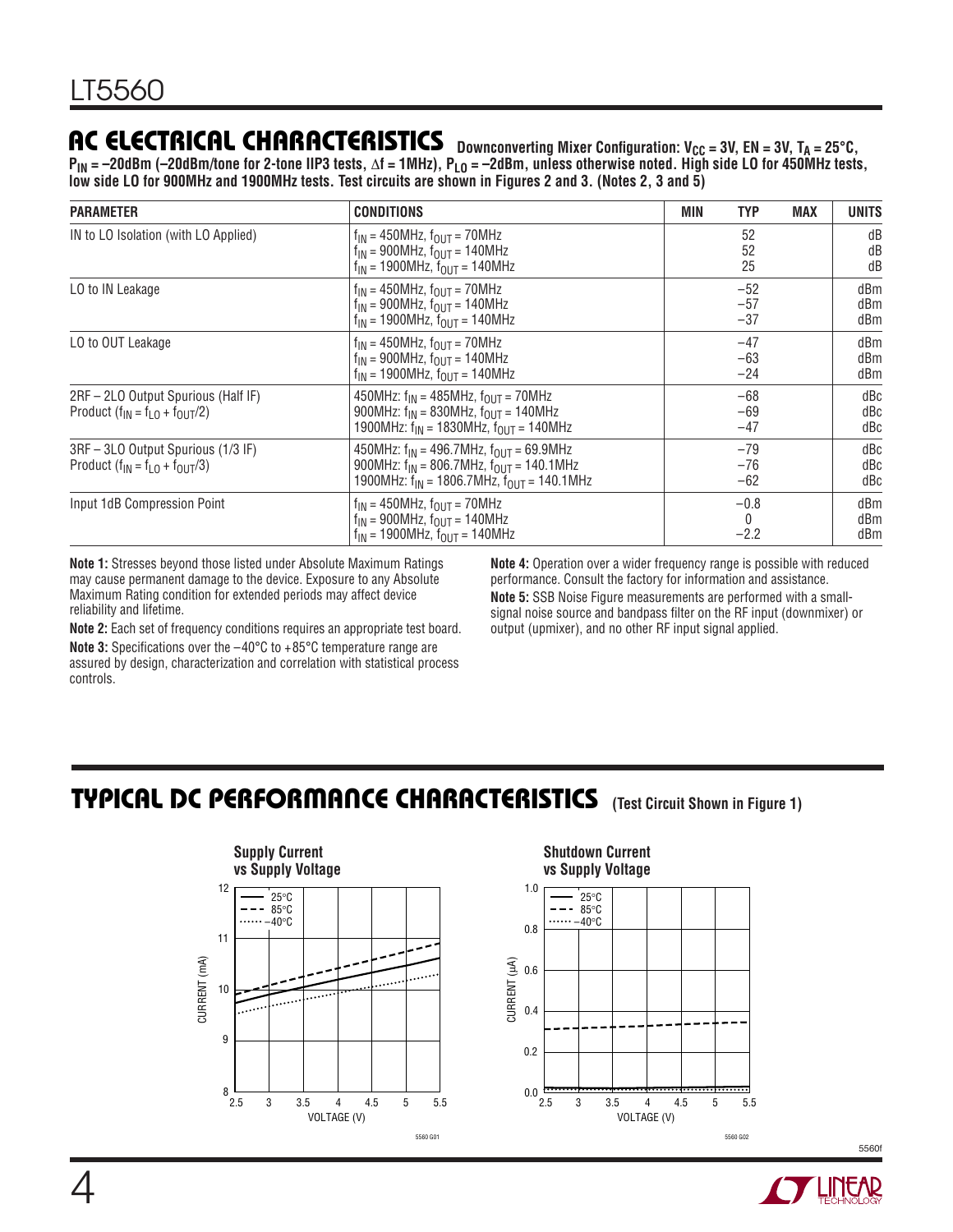### **TYPICAL AC PERFORMANCE CHARACTERISTICS** 900MHz Upconverting Mixer Application:

**VCC = 3V, ICC = 10mA, EN = 3V, TA = 25°C, fIN = 140MHz, PIN = –20dBm (–20dBm/tone for 2-tone IIP3 tests,** Δ**f = 1MHz), fLO = 760MHz, PLO = –2dBm, output measured at 900MHz, unless otherwise noted. (Test circuit shown in Figure 1)** 



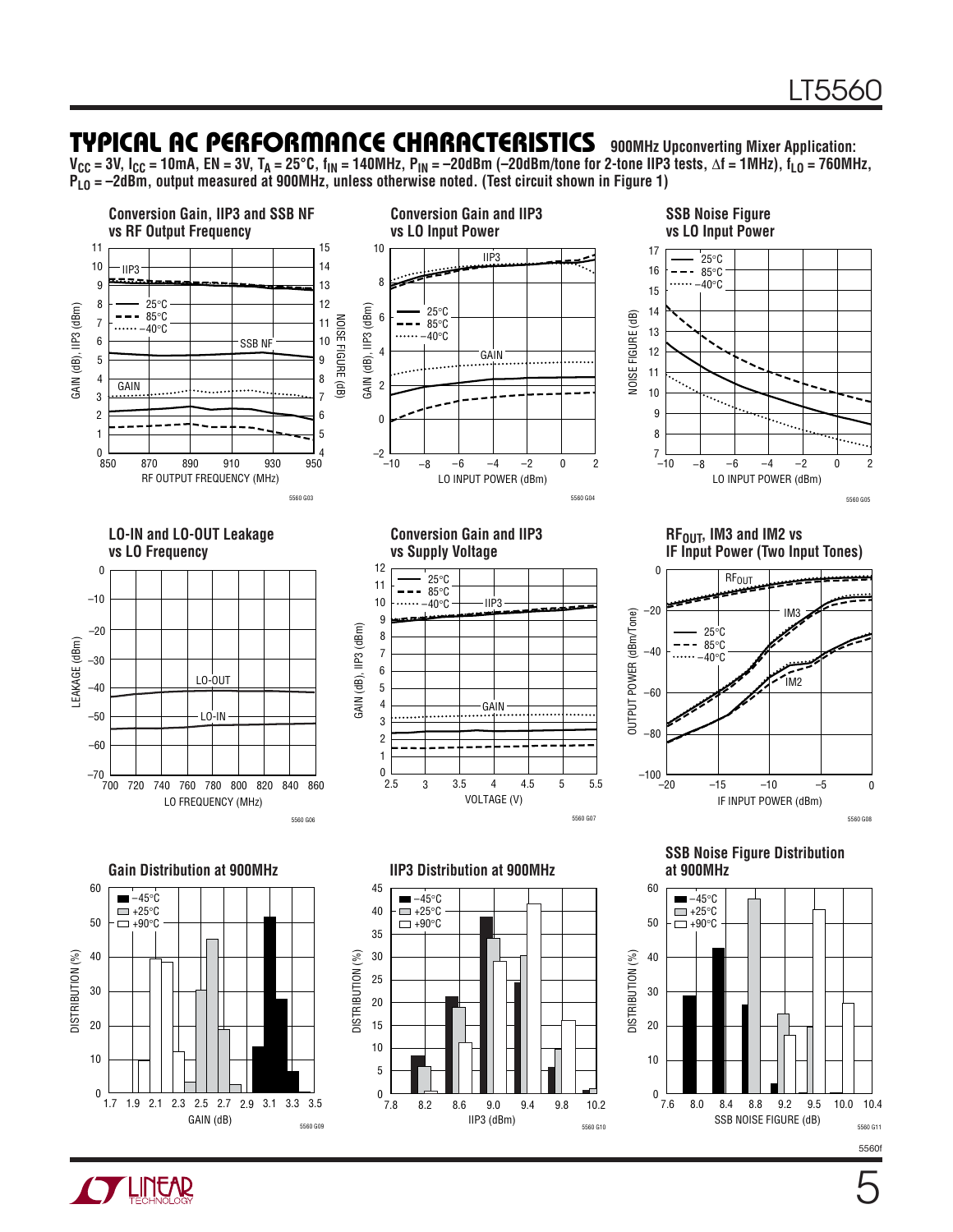### **TYPICAL AC PERFORMANCE CHARACTERISTICS** 450MHz Upconverting Mixer Application:

**VCC = 3V, ICC = 10mA, EN = 3V, TA = 25°C, fIN = 70MHz, PIN = –20dBm (–20dBm/tone for 2-tone IIP3 tests,** Δ**f = 1MHz), fLO = 520MHz, PLO = –2dBm, output measured at 450MHz, unless otherwise noted. (Test circuit shown in Figure 3)** 



1900MHz Upconverting Mixer Application: V<sub>CC</sub> = 3V, I<sub>CC</sub> = 10mA, EN = 3V, T<sub>A</sub> = 25°C, f<sub>IN</sub> = 140MHz, P<sub>IN</sub> = –20dBm (–20dBm/tone for **2-tone IIP3 tests,** Δ**f = 1MHz), fLO = 1760MHz, PLO = –2dBm, output measured at 1900MHz, unless otherwise noted. (Test circuit shown in Figure 1)** 



RF<sub>OUT</sub>, IM3 and IM2 vs IF Input **Power (Two Input Tones)**



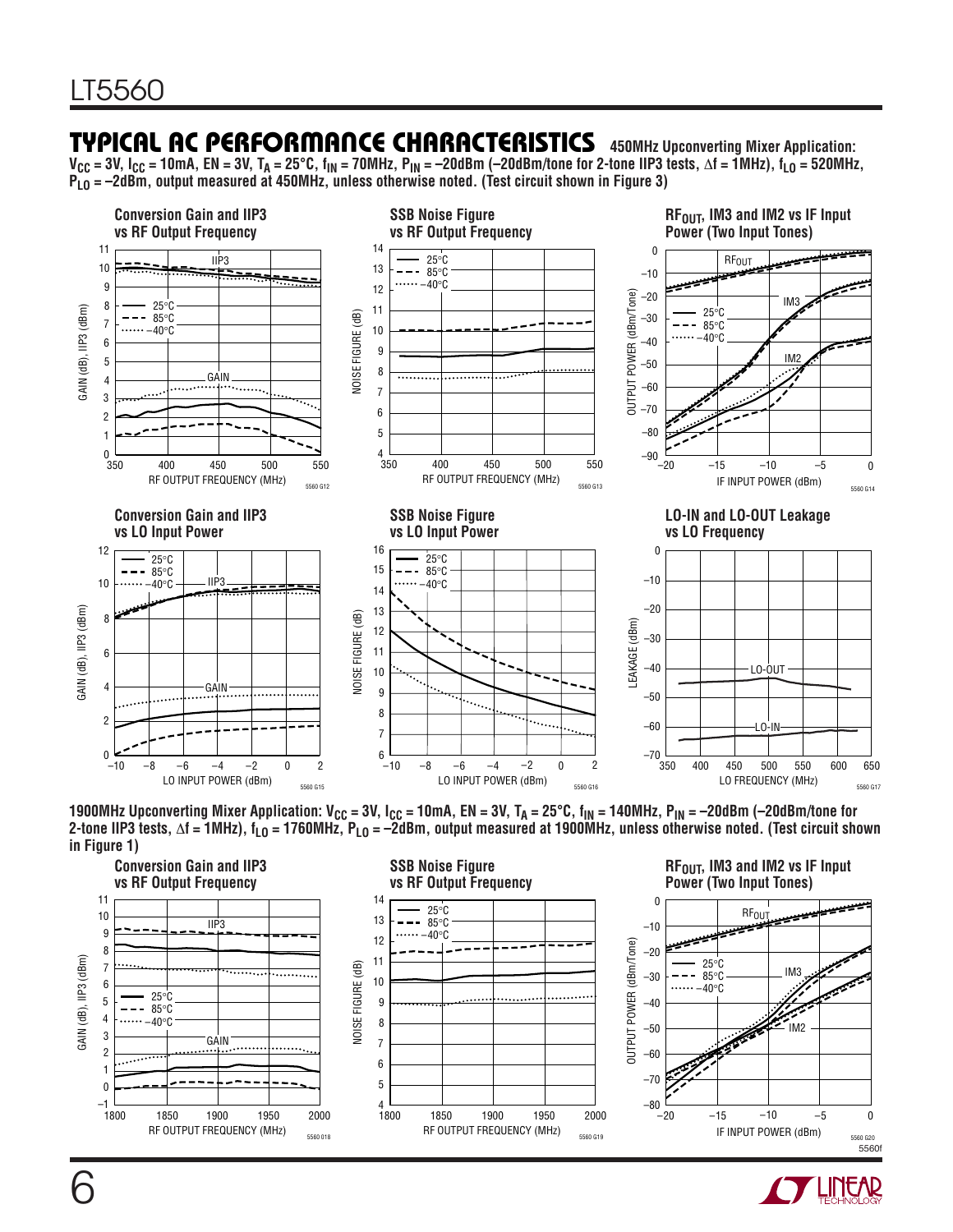7

### **TYPICAL AC PERFORMANCE CHARACTERISTICS 1900MHz Upconverting Mixer Application:**

**VCC = 3V, ICC = 10mA, EN = 3V, TA = 25°C, fIN = 140MHz, PIN = –20dBm (–20dBm/tone for 2-tone IIP3 tests,** Δ**f = 1MHz), fLO = 1760MHz, PLO = –2dBm, output measured at 1900MHz, unless otherwise noted. (Test circuit shown in Figure 1)** 



900MHz Downconverting Mixer Application: V<sub>CC</sub> = 3V, I<sub>CC</sub> = 10mA, EN = 3V, T<sub>A</sub> = 25°C, f<sub>IN</sub> = 900MHz, P<sub>IN</sub> = –20dBm (–20dBm/tone for **2-tone IIP3 tests,** Δ**f = 1MHz), fLO = 760MHz, PLO = –2dBm, output measured at 140MHz, unless otherwise noted. (Test circuit shown in Figure 2)** 



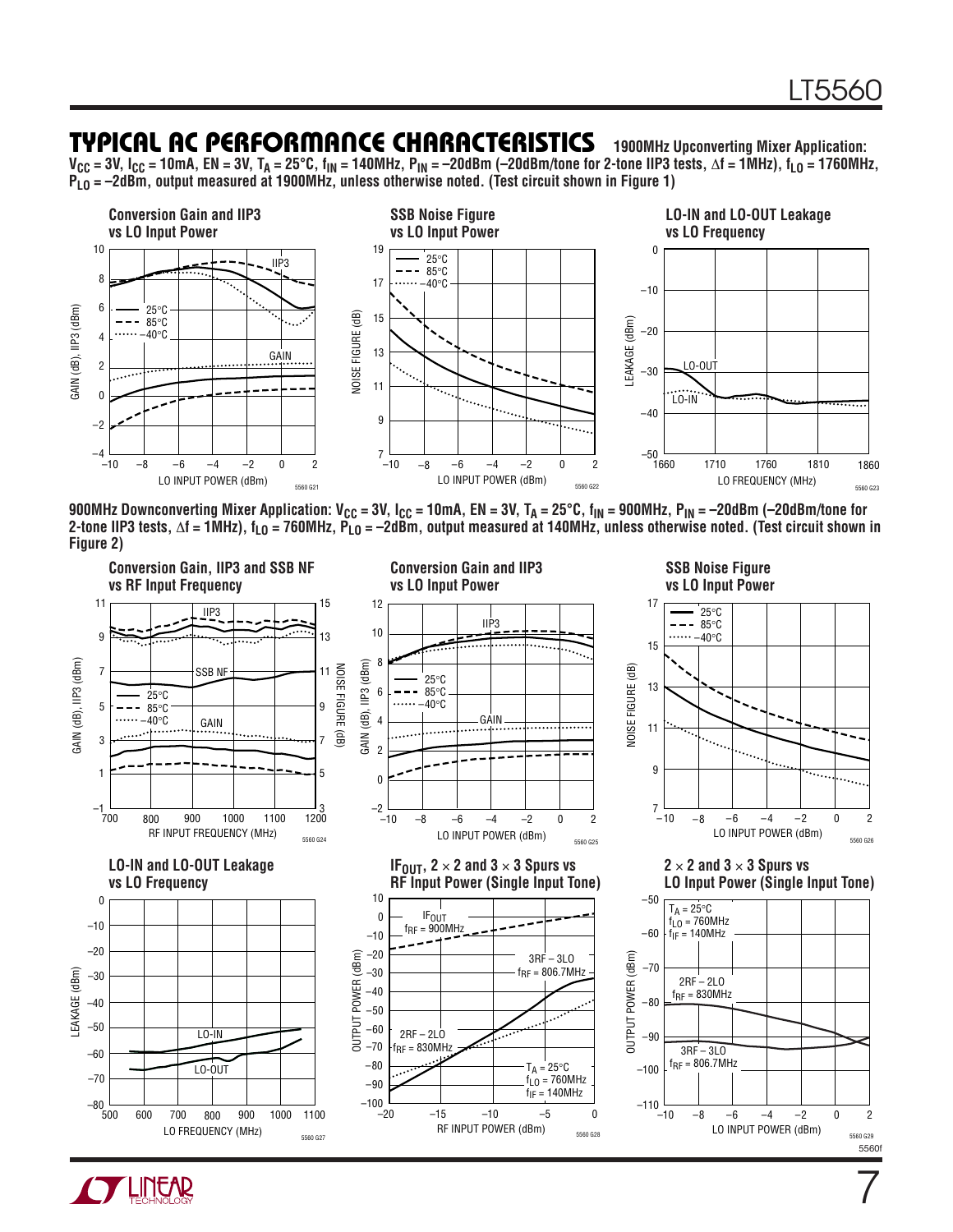### **TYPICAL AC PERFORMANCE CHARACTERISTICS 900MHz Downconverting Mixer Application:**

**VCC = 3V, ICC = 10mA, EN = 3V, TA = 25°C, fIN = 900MHz, PIN = –20dBm (–20dBm/tone for 2-tone IIP3 tests,** Δ**f = 1MHz), fLO = 760MHz, PLO = –2dBm, output measured at 140MHz, unless otherwise noted. (Test circuit shown in Figure 2)** 



450MHz Downconverting Mixer Application: V<sub>CC</sub> = 3V, I<sub>CC</sub> = 10mA, EN = 3V, T<sub>A</sub> = 25°C, f<sub>IN</sub> = 450MHz, P<sub>IN</sub> = –20dBm (–20dBm/tone for **2-tone IIP3 tests,** Δ**f = 1MHz), fLO = 520MHz, PLO = –2dBm, output measured at 70MHz, unless otherwise noted. (Test circuit shown in Figure 3)** 



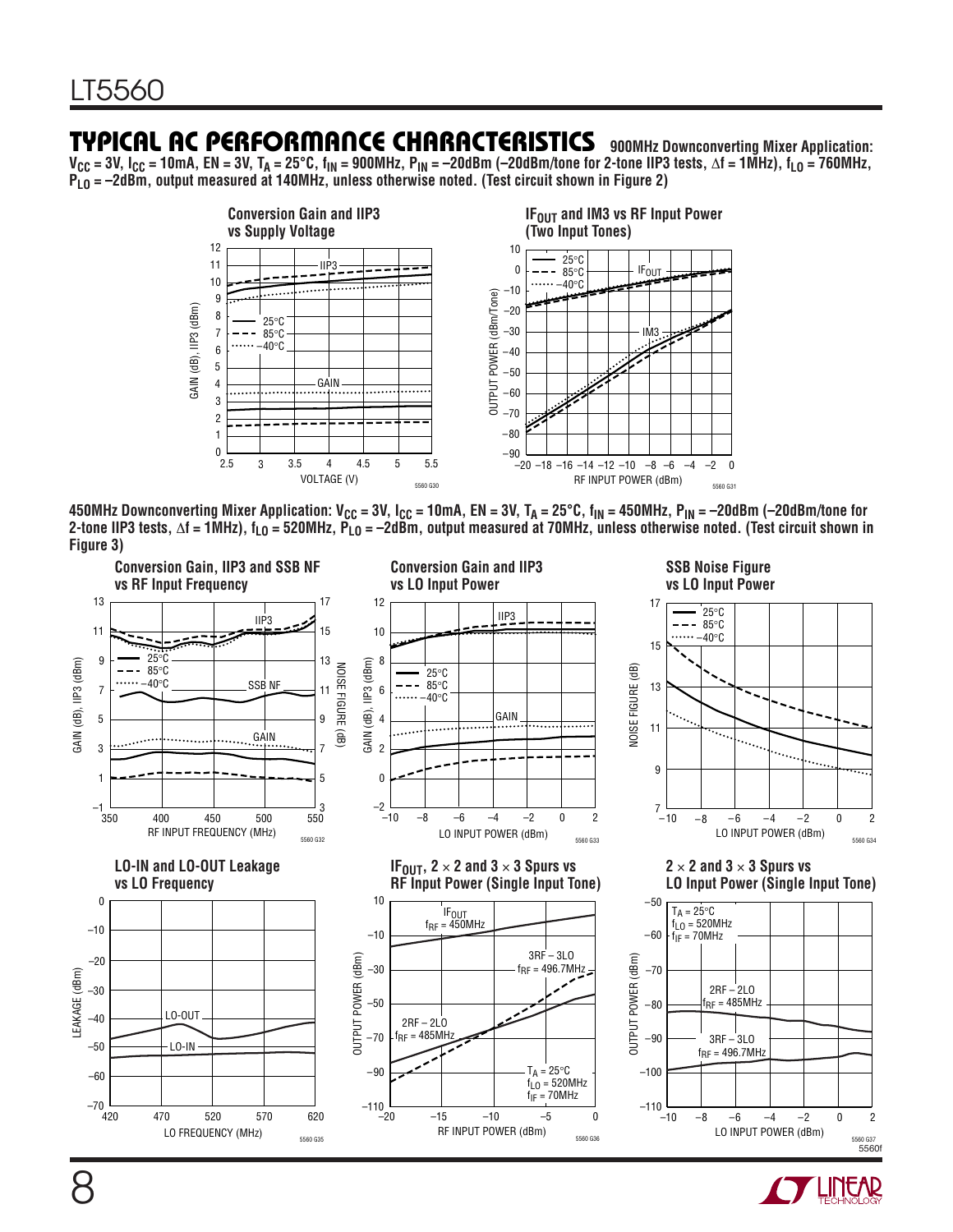### **TYPICAL AC PERFOR A CE CHARACTERISTICS U W 1900MHz Downconverting Mixer Application:**

**VCC = 3V, ICC = 10mA, EN = 3V, TA = 25°C, fIN = 1900MHz, PIN = –20dBm (–20dBm/tone for 2-tone IIP3 tests,** Δ**f = 1MHz), fLO = 1760MHz, PLO = –2dBm, output measured at 140MHz, unless otherwise noted. (Test circuit shown in Figure 2)** 



5560 G42



**LO-IN and LO-OUT Leakage vs LO Frequency**



**2** × **2 and 3** × **3 Spurs vs LO Input Power (Single Input Tone)**

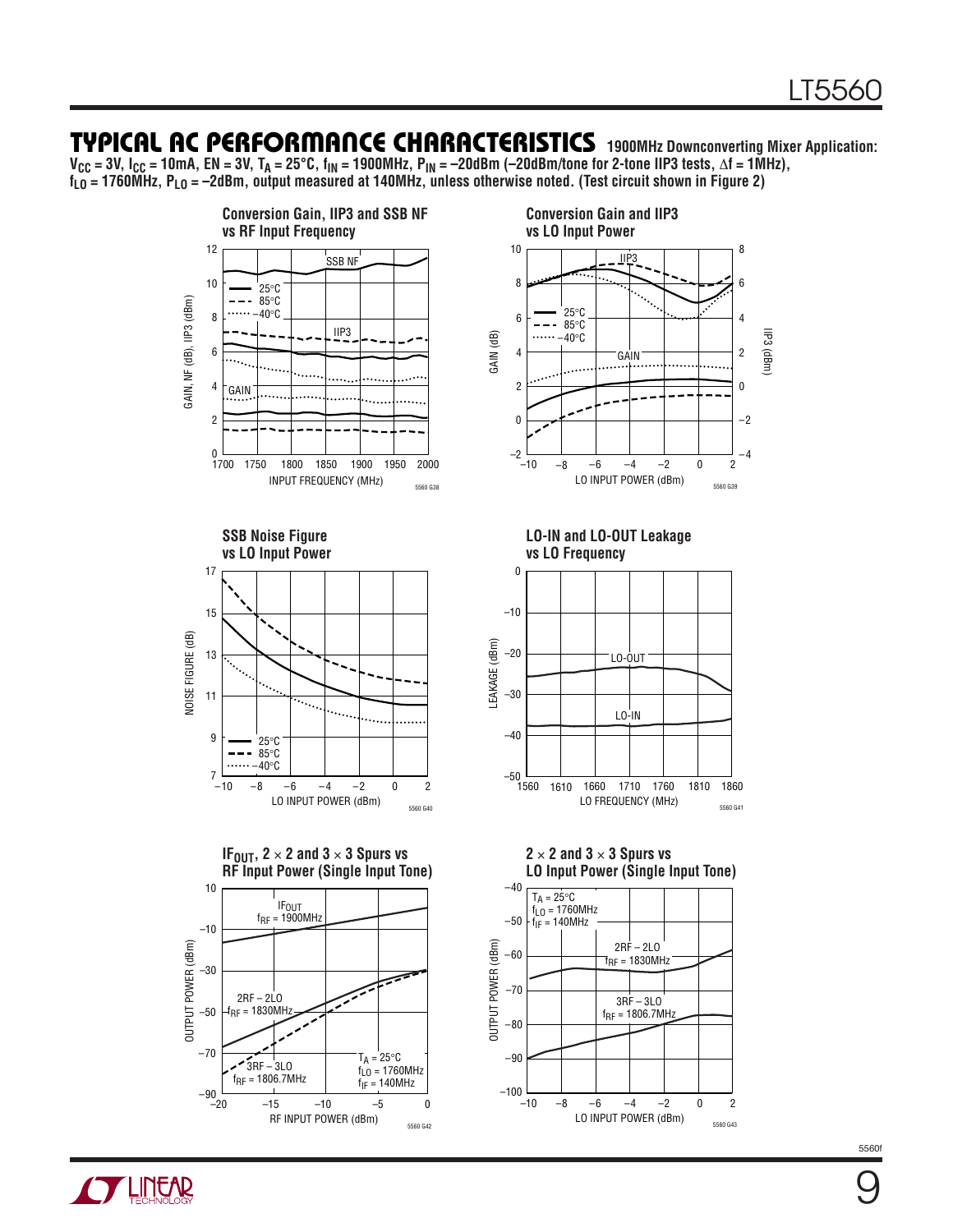## **PIN FUNCTIONS**

**LO– , LO+ (Pins 1, 8):** Differential Inputs for the Local Oscillator Signal. The LO input impedance is approximately 180Ω, thus external impedance matching is required. The LO pins are internally biased to approximately 1V below  $V_{CC}$ ; therefore, DC blocking capacitors are required. The LT5560 is characterized and production tested with a single-ended LO drive, though a differential LO drive can be used.

**EN (Pin 2):** Enable Pin. An applied voltage above 2V will activate the IC. For  $V_{FN}$  below 0.3V, the IC will be shut down. If the enable function is not required, then this pin should be connected to  $V_{CC}$ . The typical enable pin input current is  $25\mu A$  for EN = 3V. The enable pin should not be allowed to float because the mixer may not turn on reliably. Note that at no time should the EN pin voltage be allowed to exceed  $V_{CC}$  by more than 0.3V.

**IN+ , IN– (Pins 3, 4):** Differential Inputs. These pins should be driven with a differential signal for optimum performance.

Each pin requires a DC current path to ground. Resistance to ground will cause a decrease in the mixer current. With  $0\Omega$  resistance, approximately 6mA of DC current flows out of each pin. For lowest LO leakage to the output, the DC resistance from each pin to ground should be equal. An impedance transformation is required to match the differential input to the desired source impedance.

**OUT– , OUT+ (Pins 5, 6):** Differential Outputs. An impedance transformation may be required to match the outputs. These pins require a DC current path to  $V_{CC}$ .

**V<sub>CC</sub>** (Pin 7): Power Supply Pin for the Bias Circuits. Typical current consumption is 1.5mA. This pin should be externally bypassed with a 1nF chip capacitor.

**Exposed Pad (Pin 9):** PGND. Circuit Ground Return for the Entire IC. This must be soldered to the printed circuit board ground plane.

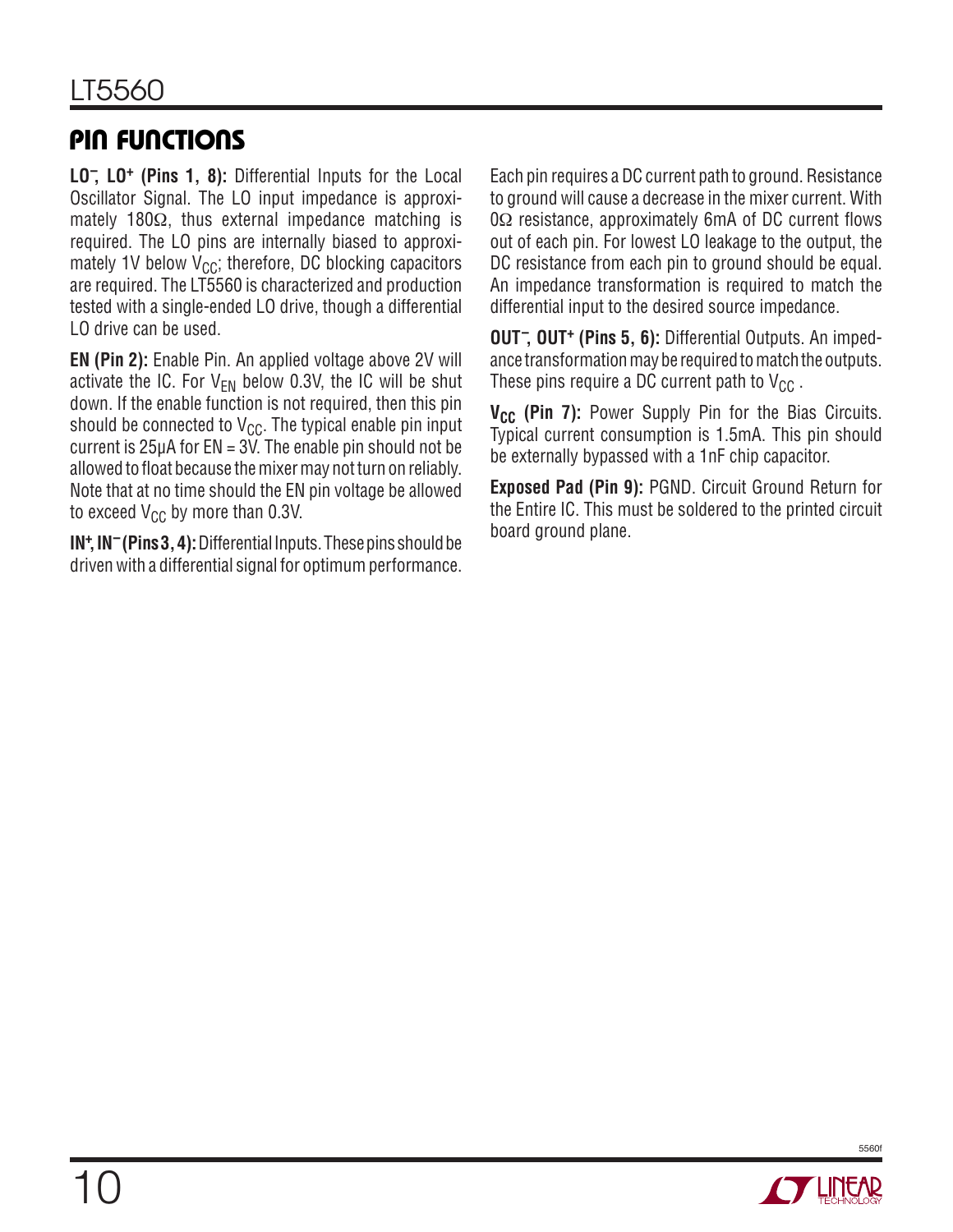# **BLOCK DIAGRAM**



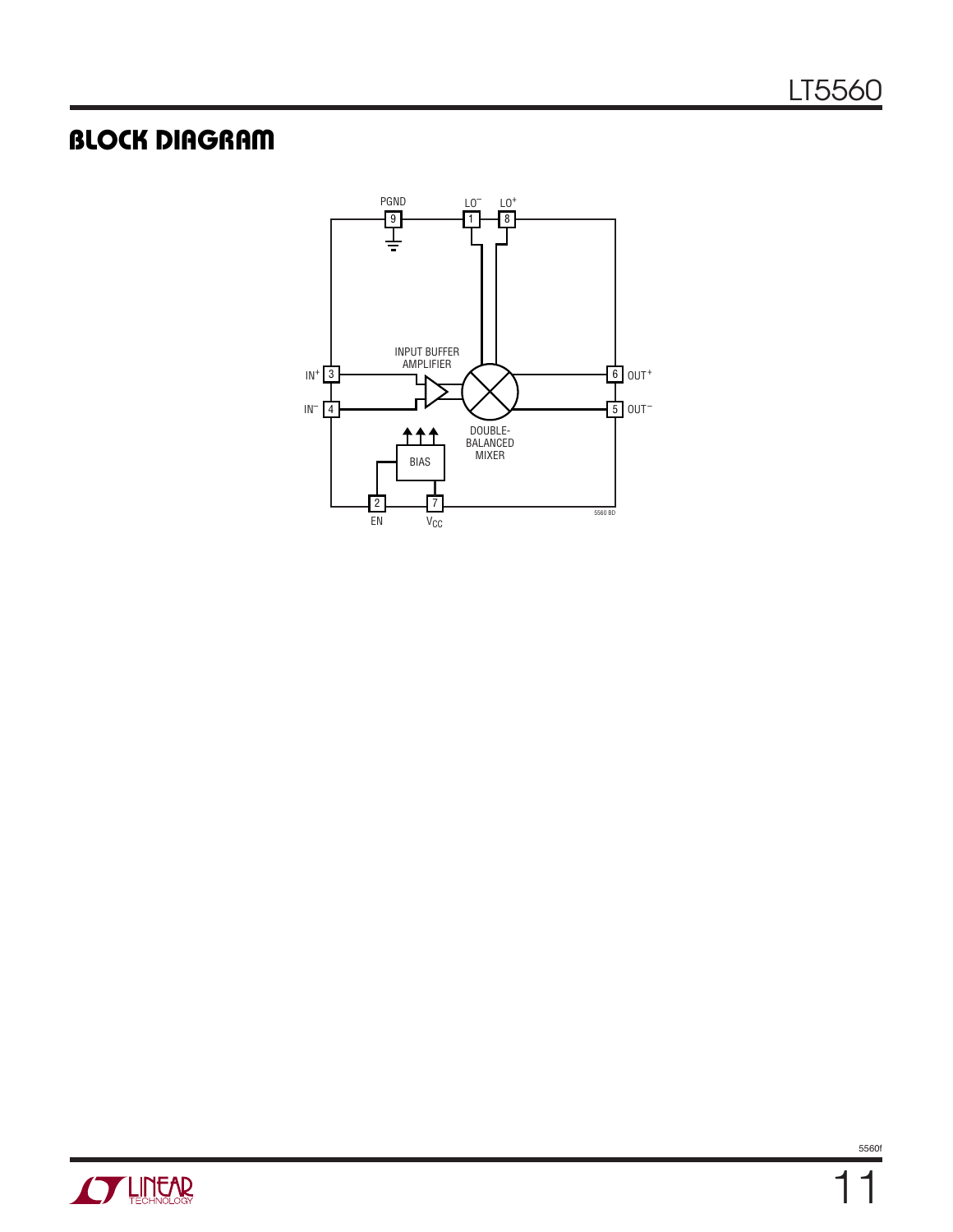# **TEST CIRCUITS**



#### Component Values for  $f_{OUT} = 900 MHz$ ,  $f_{IN} = 140 MHz$  and  $f_{LO} = 760 MHz$

| <b>REF DES</b> | <b>VALUE</b>       | <b>SIZE</b> | <b>PART NUMBER</b>        | <b>REF DES</b> | <b>VALUE</b> | <b>SIZE</b> | <b>PART NUMBER</b>   |
|----------------|--------------------|-------------|---------------------------|----------------|--------------|-------------|----------------------|
| C <sub>1</sub> | 22pF               | 0402        | AVX 04025A220JAT          | L1, L2         | 18nH         | 1005        | Toko LL1005-FH18NJ   |
| C3, C5         | 100 <sub>pF</sub>  | 0402        | AVX 04025A101JAT          | L3. L4         | 27nH         | 1005        | Toko LL1005-FH27NJ   |
| C4             | 1 pF               | 0402        | AVX 04025A1R0BAT          | L <sub>5</sub> | 12nH         | 1005        | Toko LL1005-FH12NJ   |
| C6, C9         | 1nF                | 0402        | AVX 04023C102JAT          | ' R1           | $3\Omega$    | 0402        |                      |
| C8             | 1uF                | 0603        | Taiyo Yuden LMK107BJ105MA |                | 1:1          |             | Coilcraft WBC1-1TL   |
| C10            | 2.2 <sub>D</sub> F | 0402        | AVX 04025A2R2BAT          | T <sub>2</sub> | 4:1          |             | <b>TDK HHM1515B2</b> |

Note: C7 not used.

#### Component Values for  $f_{OUT} = 1900MHz$ ,  $f_{IN} = 140MHz$  and  $f_{LO} = 1760MHz$

| <b>REF DES</b> | <b>VALUE</b>      | <b>SIZE</b> | <b>PART NUMBER</b>        | <b>REF DES</b> | <b>VALUE</b> | <b>SIZE</b> | <b>PART NUMBER</b> |
|----------------|-------------------|-------------|---------------------------|----------------|--------------|-------------|--------------------|
| C1             | 22pF              | 0402        | AVX 04025A220JAT          | L1. L2         | 18nH         | 1005        | Toko LL1005-FH18NJ |
| C <sub>3</sub> | 100pF             | 0402        | AVX 04025A101JAT          | L3. L4         | 3.9nH        | 1005        | Toko LL1005-FH3N9S |
| C7             | .5 <sub>D</sub> F | 0402        | AVX 04025A1R5BAT          | L <sub>5</sub> | 5.6nH        | 1005        | Toko LL1005-FH5N6S |
| C6, C9         | 1nF               | 0402        | AVX 04023C102JAT          | R1             | $3\Omega$    | 0402        |                    |
| C8             | 1µF               | 0603        | Taiyo Yuden LMK107BJ105MA |                | 1:1          |             | Coilcraft WBC1-1TL |
| C10            | 1 pF              | 0402        | AVX 04025A1R0BAT          | T <sub>2</sub> | 1:1          |             | TDK HHM1525        |

Note: C4 and C5 are not used.

#### **Figure 1. Test Schematic for 900MHz and 1900MHz Upconverting Mixer Applications with 140MHz Input**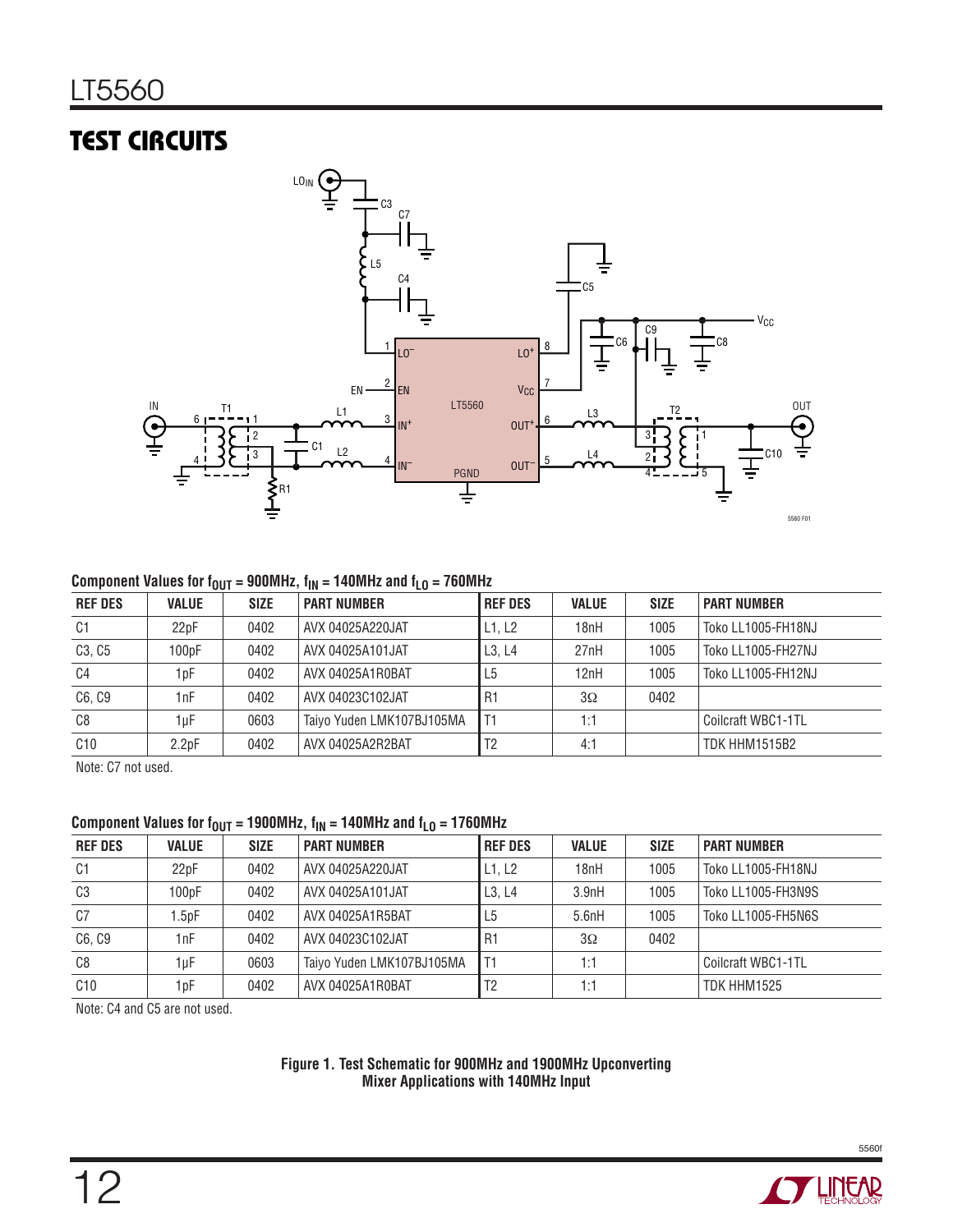### **TEST CIRCUITS**



#### Component Values for  $f_{IN}$  = 900MHz,  $f_{OUT}$  = 140MHz and  $f_{LO}$  = 760MHz

| <b>REF DES</b> | <b>VALUE</b>       | <b>SIZE</b> | <b>PART NUMBER</b>        | <b>REF DES</b> | <b>VALUE</b> | <b>SIZE</b> | <b>PART NUMBER</b>   |  |
|----------------|--------------------|-------------|---------------------------|----------------|--------------|-------------|----------------------|--|
| C <sub>1</sub> | 2.2 <sub>D</sub> F | 0402        | AVX 04025A2R2BAT          | L1, L2         | $0\Omega$    | 1005        | $0\Omega$ Resistor   |  |
| C <sub>2</sub> | $1.2$ pF           | 0402        | AVX 04025A1R2BAT          | L3. L4         | 220nH        | 1608        | Toko LL1608-FSR22J   |  |
| C3, C5         | 100 <sub>D</sub> F | 0402        | AVX 04025A101JAT          | L5             | 12nH         | 0402        | Toko LL1005-FH12NJ   |  |
| C4             | 1 pF               | 0402        | AVX 04025A1R0BAT          | R <sub>1</sub> | $3\Omega$    | 0402        |                      |  |
| C6             | 1nF                | 0402        | AVX 04023C102JAT          |                | 1:1          |             | <b>TDK HHM1522B1</b> |  |
| C8             | 1uF                | 0603        | Taiyo Yuden LMK107BJ105MA | l T2           | 4:1          |             | M/A-COM MABAES0061   |  |

Note: C7 not used.

#### Component Values for  $f_{IN}$  = 1900MHz,  $f_{OUT}$  = 140MHz and  $f_{LO}$  = 1760MHz

| <b>REF DES</b> | <b>VALUE</b> | <b>SIZE</b> | <b>PART NUMBER</b>        | <b>REF DES</b> | <b>VALUE</b> | <b>SIZE</b> | <b>PART NUMBER</b> |
|----------------|--------------|-------------|---------------------------|----------------|--------------|-------------|--------------------|
| C1             | 1.0pF        | 0402        | AVX 04025A1R0BAT          | L1, L2         | $0\Omega$    | 1005        | $0\Omega$ Resistor |
| C <sub>2</sub> | $1.2$ pF     | 0402        | AVX 04025A1R2BAT          | L3. L4         | 220nH        | 1608        | Toko LL1608-FSR22J |
| C <sub>3</sub> | 100pF        | 0402        | AVX 04025A101JAT          | L <sub>5</sub> | 5.6nH        | 1005        | Toko LL1005-FH5N6S |
| C7             | $.5$ pF      | 0402        | AVX 04025A1R5BAT          | R <sub>1</sub> | $3\Omega$    | 0402        |                    |
| C6             | 1nF          | 0402        | AVX 04023C102JAT          |                | 2:1          |             | TDK HHM1526        |
| C8             | 1uF          | 0603        | Taiyo Yuden LMK107BJ105MA | l T2           | 4:1          |             | M/A-COM MABAES0061 |

Note: C4 and C5 are not used.

#### **Figure 2. Test Schematic for 900MHz and 1900MHz Downconverting Mixer Applications with 140MHz Input**

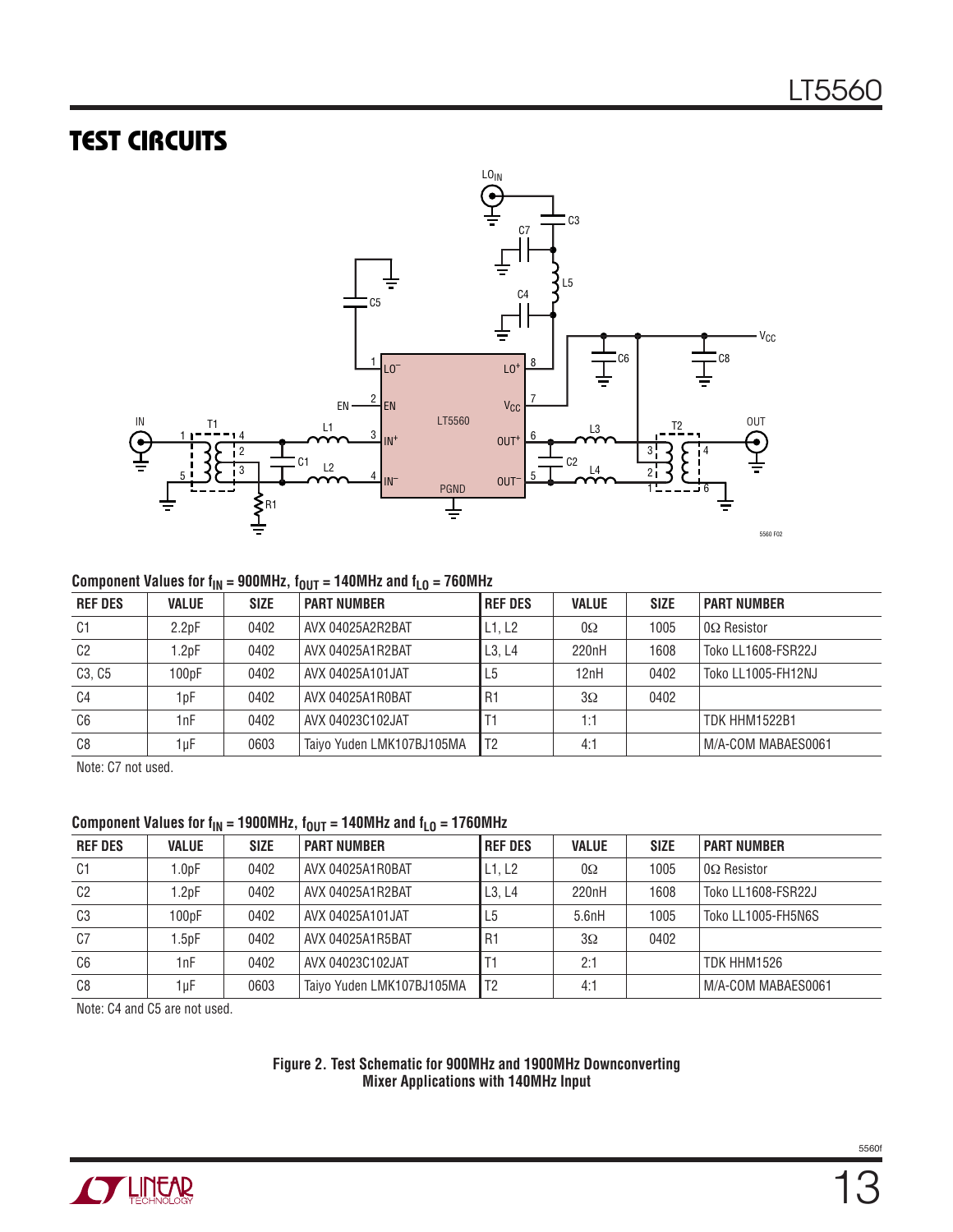# **TEST CIRCUITS**



#### Upconverting Mixer Component Values for  $f_{IN}$  = 70MHz,  $f_{OUT}$  = 450MHz and  $f_{LO}$  = 520MHz

| <b>REF DES</b> | <b>VALUE</b>      | <b>SIZE</b> | <b>PART NUMBER</b>        | <b>REF DES</b> | <b>VALUE</b> | <b>SIZE</b> | <b>PART NUMBER</b> |
|----------------|-------------------|-------------|---------------------------|----------------|--------------|-------------|--------------------|
| C <sub>1</sub> | 39pF              | 0402        | AVX 04025390JAT           | L1, L2         | 33nH         | 1005        | Toko LL1005-FH33NJ |
| C3, C5, C6     | 1nF               | 0402        | AVX 04023C102JAT          | L3. L4         | 68nH         | 1608        | Toko LL1608-FS68NJ |
| C4             | .5 <sub>D</sub> F | 0402        | AVX 04025A1R5BAT          | L5             | 22nH         | 1005        | Toko LL1005-FH22NJ |
| C8             | 1uF               | 0603        | Taiyo Yuden LMK107BJ105MA | I R1           | $3\Omega$    | 0402        |                    |
| C10            | .5 <sub>D</sub> F | 0402        | AVX 04025A1R5BAT          |                | 1:1          |             | Coilcraft WBC1-1TL |
|                |                   |             |                           | T <sub>2</sub> | 4:1          |             | M/A-COM MABAES0061 |

Note: C11 is not used.

#### Downconverting Mixer Component Values for  $f_{\text{IN}} = 450$ MHz,  $f_{\text{OUT}} = 70$ MHz and  $f_{\text{LO}} = 520$ MHz

|                                                  |              |             | .                         |                |              |             |                     |
|--------------------------------------------------|--------------|-------------|---------------------------|----------------|--------------|-------------|---------------------|
| <b>REF DES</b>                                   | <b>VALUE</b> | <b>SIZE</b> | <b>PART NUMBER</b>        | <b>REF DES</b> | <b>VALUE</b> | <b>SIZE</b> | <b>PART NUMBER</b>  |
| C <sub>3</sub> , C <sub>5</sub> , C <sub>6</sub> | 1nF          | 0402        | AVX 04023C102JAT          | L3. L4         | $0\Omega$    | 0402        | $0\Omega$ Resistor  |
| C4                                               | $1.5$ p $F$  | 0402        | AVX 04025A1R5BAT          | L <sub>5</sub> | 22nH         | 0402        | Toko LL1005-FH22NJ  |
| C8                                               | 1uF          | 0603        | Taiyo Yuden LMK107BJ105MA | R1             | $3\Omega$    | 0402        |                     |
| C11                                              | 5.6pF        | 0603        | AVX 06035A5R6BAT          |                | 1:1          |             | Coilcraft WBC1-1TL  |
| L1. L2                                           | $0\Omega$    | 0402        | $0\Omega$ Resistor        |                |              |             |                     |
|                                                  |              |             |                           | T <sub>2</sub> | 16:1         |             | Coilcraft WBC16-1TL |

Note: C1 and C10 not used.

**Figure 3. Test Schematic for 450MHz Upconverting Mixer and Downconverting Mixer Applications**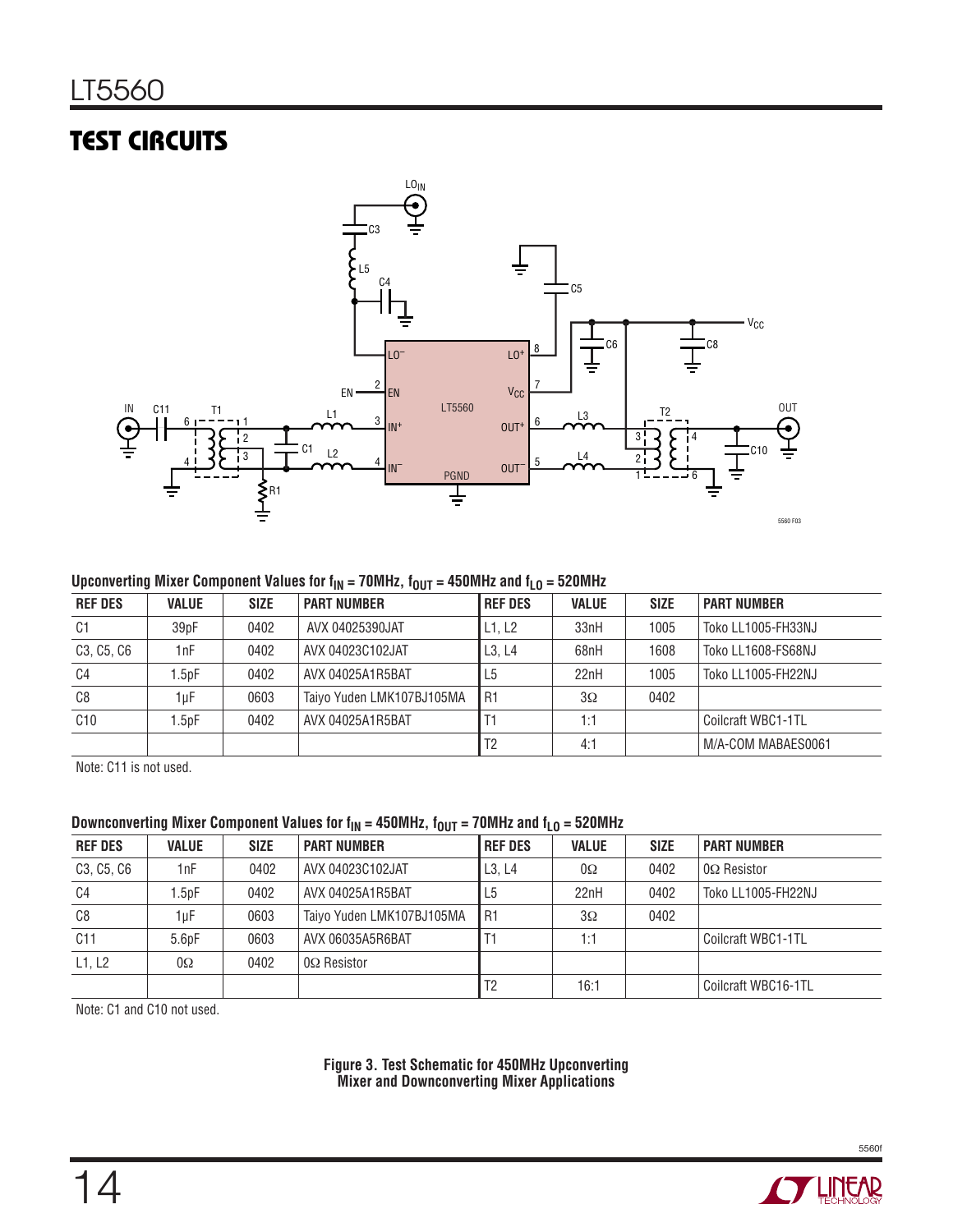The LT5560 consists of a double-balanced mixer, a common-base input buffer amplifier, and bias/enable circuits. The IC has been designed for frequency conversion applications up to 4GHz, though operation over a wider frequency range may be possible with reduced performance. For best performance, the input and output should be connected differentially. The LO input can be driven by a single-ended source with either low side or high side LO operation. The LT5560 is characterized and production tested using a single-ended LO drive.

The quiescent DC current of the LT5560 can be adjusted from less than 4mA to approximately 13.5mA through the use of an external resistor. This functionality gives the user the ability to make application dependent trade-offs between IIP3 performance and DC current.

Three demo boards, as described in Table 1, are available depending on the desired application. The listed input and output frequency ranges are based on measured 12dB return loss bandwidths and the LO port frequency ranges are based on 10dB return loss bandwidths. The general circuit topologies are shown in Figures 1, 2 and 3 for DC963B, DC991A and DC1027A, respectively. The board layouts are shown in Figures 23, 24 and 25. The low frequency board, DC1027A, can be reconfigured for upconverting applications.

| <b>MIXER</b><br><b>DESCRIPTION</b>     | <b>DEMO</b><br><b>BOARD</b><br><b>NUMBER</b> | <b>INPUT</b><br>FREQ.<br>(MHz) | <b>OUTPUT</b><br>FREQ.<br>(MHz) | L <sub>0</sub><br>FREQ.<br>(MHz) |
|----------------------------------------|----------------------------------------------|--------------------------------|---------------------------------|----------------------------------|
| Upconverting,<br><b>Cellular Band</b>  | <b>DC963B</b>                                | 50-190                         | 850-940                         | 530-930                          |
| Downconverting<br><b>Cellular Band</b> | <b>DC991A</b>                                | 710-1300                       | 110-170                         | 530-930                          |
| Downconverting.<br><b>VHF Band</b>     | DC1027A                                      | 115-295                        | $3 - 60$                        | 180-310                          |

**Table 1. LT5560 Demo Board Descriptions**

Note: Consult factory for demo boards for UMTS, WLAN and other bands.

### **Signal Input Port**

Figure 4 shows a simplified schematic of the differential input signal port and an example topology for the external impedance matching circuit. Pins 3 and 4 each source up to 6mA of DC current. This current can be reduced by the addition of resistor R1 (adjustable mixer current is discussed in a later section). The DC ground path can be

provided through the center-tap of an input transformer, as shown, or through matching inductors or chokes connected from pins 3 and 4 to ground.



**Figure 4. Input Port with Lowpass External Matching Topology**

The lowpass impedance matching topology shown may be used to transform the differential input impedance at pins 3 and 4 to match that of the signal source. The differential input impedances for several frequencies are listed in Table 2.

|                           | <b>INPUT</b>                   | REFLECTION COEFFICIENT ( $Z_0 = 50\Omega$ ) |              |  |  |
|---------------------------|--------------------------------|---------------------------------------------|--------------|--|--|
| <b>FREQUENCY</b><br>(MHz) | <b>IMPEDANCE</b><br>$(\Omega)$ | <b>MAG</b>                                  | ANGLE (DEG.) |  |  |
| 70                        | $28.5 + j0.8$                  | 0.274                                       | 177          |  |  |
| 140                       | $28.5 + i1.6$                  | 0.274                                       | 174          |  |  |
| 240                       | $28.6 + i2.7$                  | 0.275                                       | 171          |  |  |
| 360                       | $28.6 + j4.0$                  | 0.276                                       | 167          |  |  |
| 450                       | $28.6 + 14.9$                  | 0.278                                       | 163          |  |  |
| 750                       | $28.8 + 18.2$                  | 0.287                                       | 153          |  |  |
| 900                       | $28.8 + j9.8$                  | 0.294                                       | 148          |  |  |
| 1500                      | $29.1 + j16.3$                 | 0.328                                       | 138          |  |  |
| 1900                      | $29.4 + j20.8$                 | 0.357                                       | 120          |  |  |
| 2150                      | $29.6 + j23.6$                 | 0.376                                       | 114          |  |  |
| 2450                      | $29.9 + j27.0$                 | 0.399                                       | 107          |  |  |
| 3600                      | $31.7 + j42.1$                 | 0.499                                       | 86.2         |  |  |

#### **Table 2. Input Signal Port Differential Impedance**

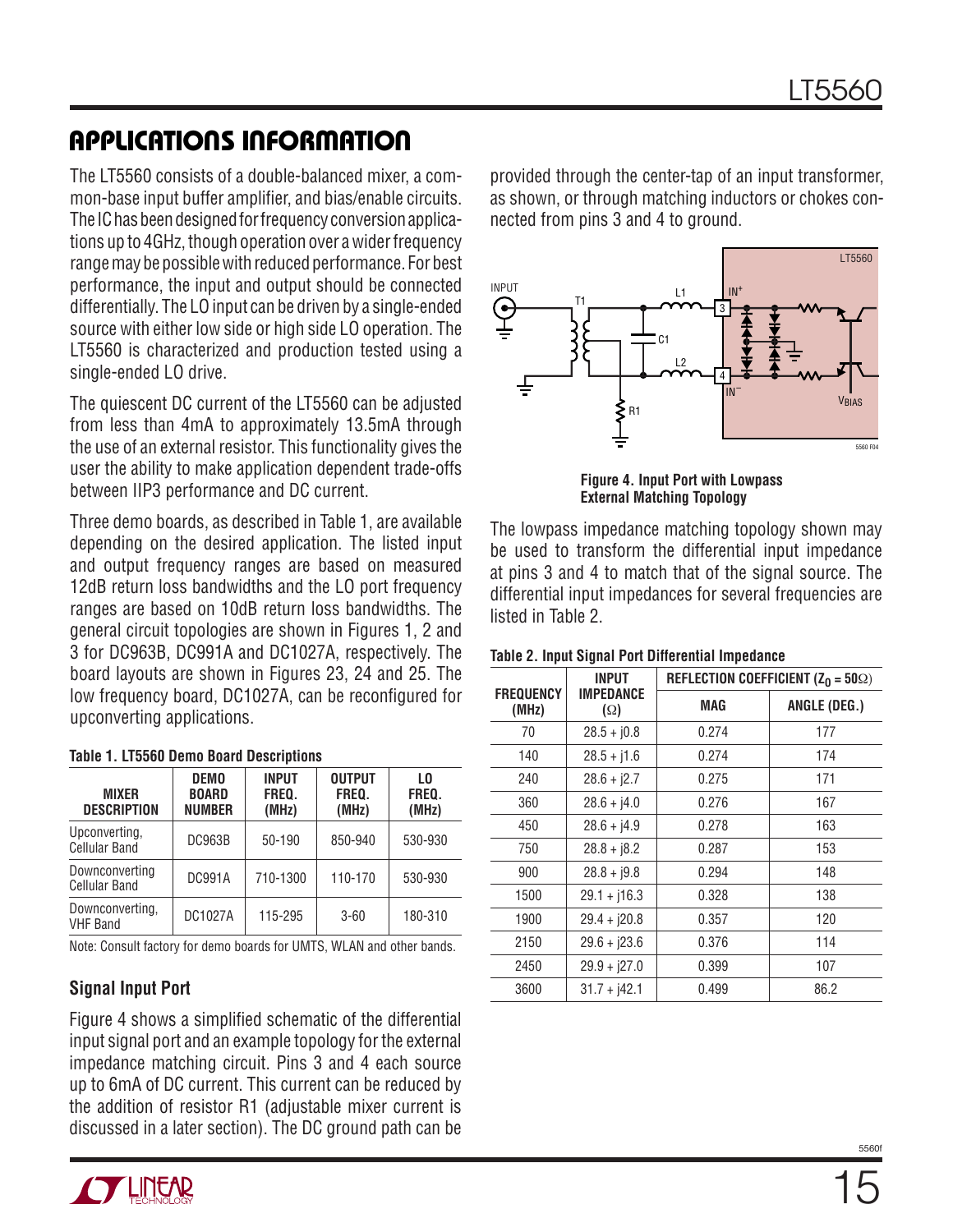The following example demonstrates the design of a lowpass impedance transformation network for a signal input at 900MHz.

The simplified input circuit is shown in Figure 5. For this example, the input transformer has a 1:1 impedance ratio, so  $R_S = 50\Omega$ . From Table 2, at 900MHz, the differential input impedance is:  $R_1 + jX_{INT} = 28.8 + j9.8\Omega$ . The internal reactance will be used as part of the impedance matching network. The matching circuit consists of additional external series inductance (L1 and L2) and a capacitance (C1) in parallel with the 50 $\Omega$  source impedance. The external capacitance and inductance are calculated below.

First, calculate the impedance transformation ratio  $(n)$ and the network Q:

$$
n = \frac{R_S}{R_L} = \frac{50}{28.8} = 1.74
$$

$$
Q=\sqrt{(n-1)}=0.858
$$

Next, the capacitance and inductance can be calculated as follows:

$$
X_C = \frac{R_S}{Q} = 58.3\Omega
$$
  
\n
$$
C1 = \frac{1}{\omega \cdot X_C} = 3.03pF
$$
  
\n
$$
X_L = R_L \cdot Q = 24.7\Omega
$$
  
\n
$$
X_{EXT} = X_L - X_{INT} = 14.9\Omega
$$
  
\n
$$
L1 = L2 = \frac{L_{EXT}}{2} = \frac{X_{EXT}}{2\omega} = 1.32nH
$$

 $2\omega$ 

The internal inductance has been accounted for by subtracting the internal reactance  $(X_{\text{INT}})$  from the total reactance  $(X<sub>l</sub>)$ . Small inductance values may be realized using highimpedance printed transmission lines instead of lumped inductors. The equations above provide good starting values, though the values may need to be optimized to account for layout and component parasitics.



**Figure 5. Small Signal Circuit for the Input Port**

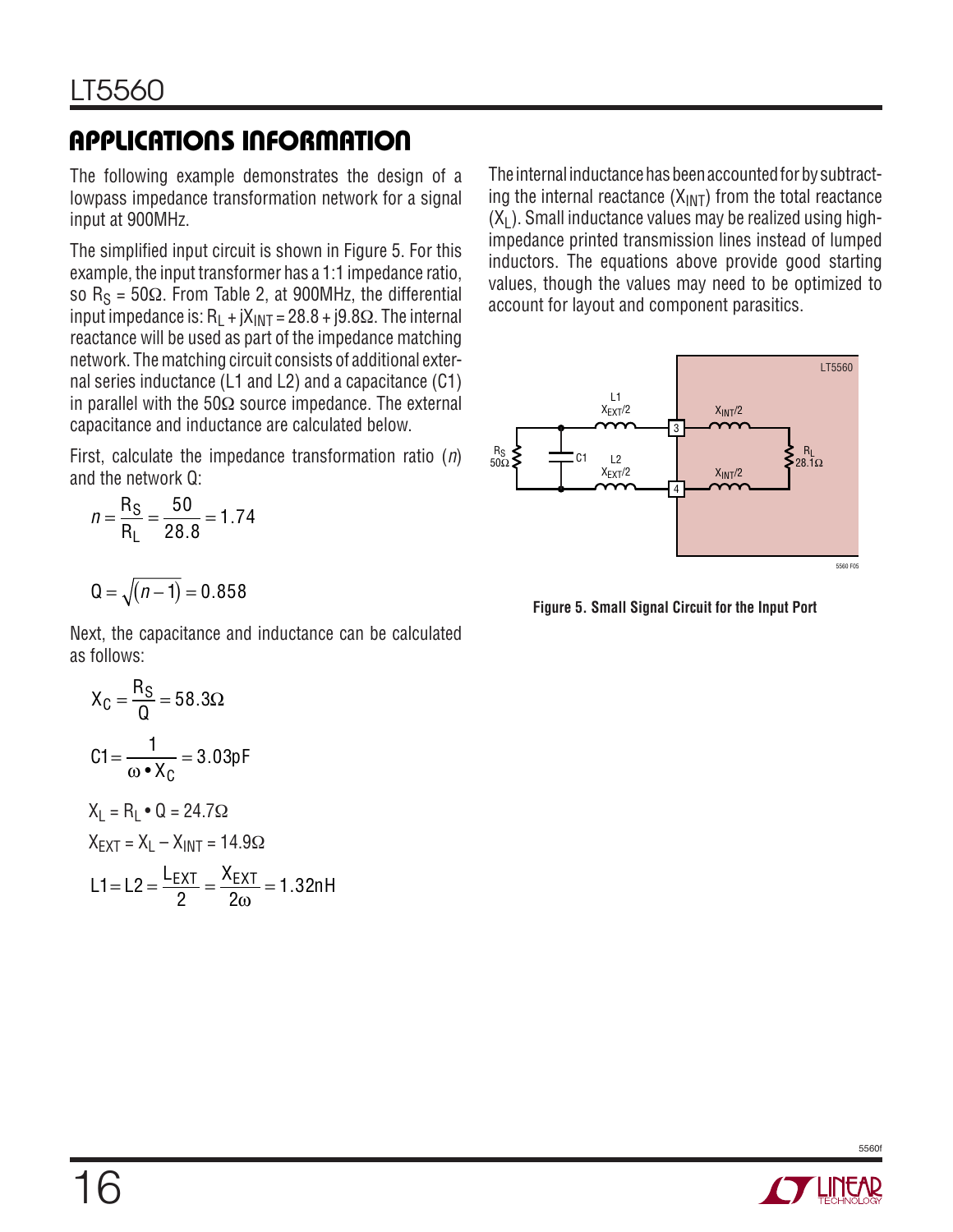Table 3 lists actual component values used on the LT5560 evaluation boards for impedance matching at various frequencies. The measured Input Return Loss vs Frequency performance is plotted for several of the cases in Figure 6.

| <b>CASE</b> | FREQ.<br>(MHz) | T1                 | C <sub>1</sub><br>(pF) | L1, L2<br>(nH) | <b>MATCH BW</b><br>(@12dB RL) |
|-------------|----------------|--------------------|------------------------|----------------|-------------------------------|
| 1           | 10             | WBC1-1TL 1:1       | 220                    | 180            | $6 - 18$                      |
| 2           | 70             | WBC1-1TL 1:1       | 39                     | 33             | 29-102                        |
| 3           | 140            | <b>WBC1-1TL1:1</b> | 22                     | 18             | 50-190                        |
| 4           | 240            | <b>WBC1-1TL1:1</b> | 15                     | 12             | 115-295                       |
| 5           | 4501           | <b>WBC1-1TL1:1</b> | <b>NA</b>              | 0              | 390-560                       |
| 6           | 900            | HHM1522B1 1:1      | 2.2                    | 0              | 710-1630                      |
| 7           | 1900           | HHM1526 2:1        |                        | 0              | 1660-2500                     |
| 8           | 2450           | HHM1520A2 2:1      | 1                      | 0              | 1640-2580                     |
| 9           | 3600           | HHM1583B1 2:1      | 0.5                    | 0              | 3330-3840                     |

**Table 3. Component Values for Input Matching**

Note 1: Series 5.6pF capacitor is used at the input (see Figure 3).



**Figure 6. Input Return Loss vs Frequency for Different Matching Values**

#### **LO Input Port**

Figure 7 shows a simplified schematic of the LO input. The LO input connections drive the bases of the mixer transistors, while a 200Ω resistor across the inputs provides the impedance termination. The internal 1kΩ bias resistors are in parallel with the input resistor resulting in a net input DC resistance of approximately 180Ω. The pins are biased by an internally generated voltage at approximately 1V below  $V_{CC}$ ; thus external DC blocking capacitors are required. If desired, the LO inputs can be driven differentially. The required LO drive at the IC is  $240mV<sub>RMS</sub>$  (typ) which can come from a 50Ω source or a higher impedance such as PECL.



**Figure 7. LO Input Schematic**

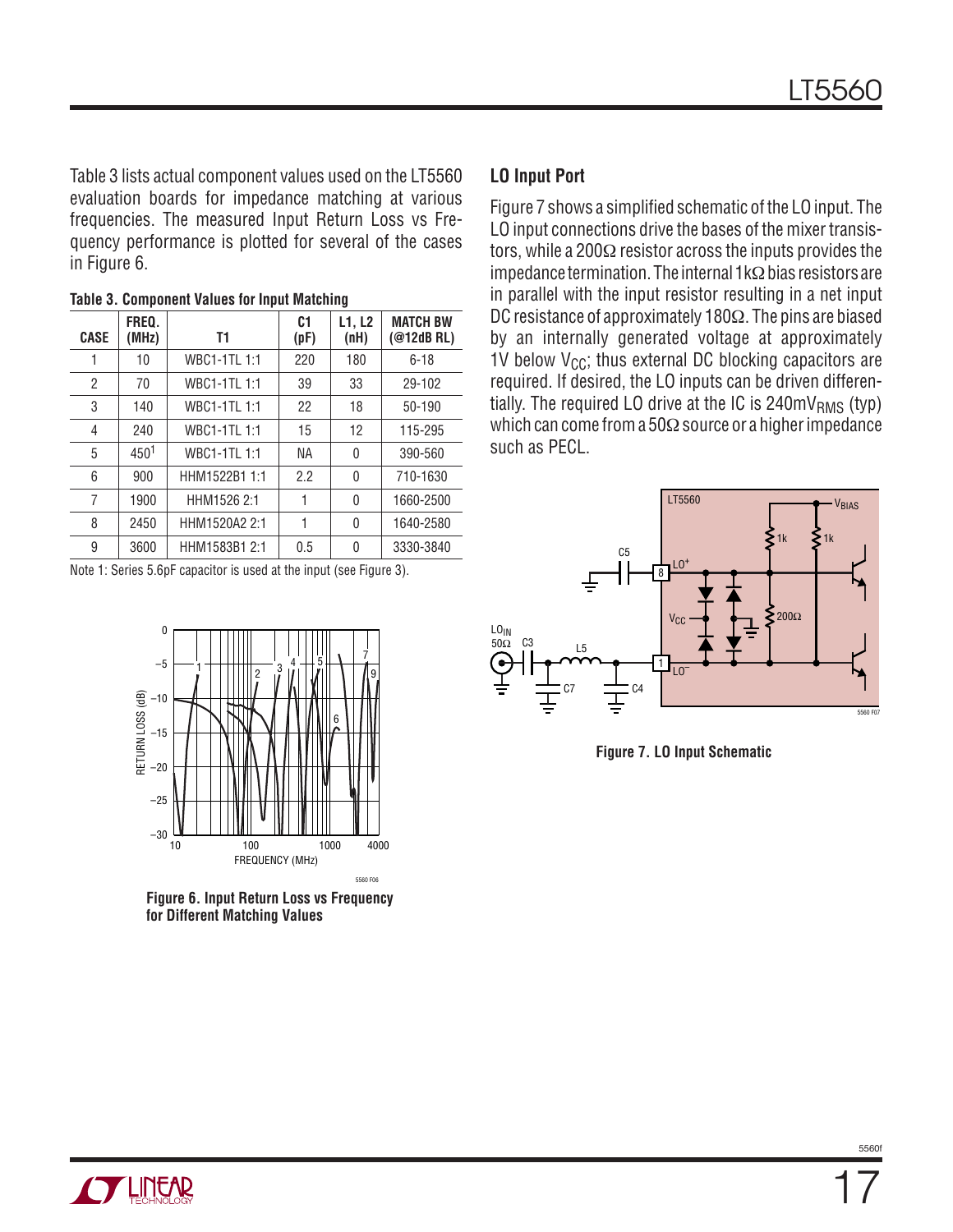Reactive matching from the LO source to the LO input is recommended to take advantage of the resulting voltage gain. To assist in matching, Table 4 lists the single-ended input impedances of the LO input port. Actual component values, for several LO frequencies, are listed in Table 5. Figure 8 shows the typical return loss response for each case.

| Table 4. Single-Ended LO Input Impedance (Parallel Equivalent) |  |
|----------------------------------------------------------------|--|
|----------------------------------------------------------------|--|

| <b>FREQUENCY</b> | <b>INPUT</b>                   | REFLECTION COEFFICIENT ( $Z_0 = 50\Omega$ ) |              |  |  |
|------------------|--------------------------------|---------------------------------------------|--------------|--|--|
| (MHz)            | <b>IMPEDANCE</b><br>$(\Omega)$ | MAG                                         | ANGLE (DEG.) |  |  |
| 150              | 161    -j679                   | 0.529                                       | $-9.3$       |  |  |
| 520              | $142$    $-j275$               | 0.494                                       | $-23.3$      |  |  |
| 760              | 130    -j192                   | 0.475                                       | $-33.5$      |  |  |
| 1660             | 74    -j98                     | 0.347                                       | $-74.5$      |  |  |
| 1760             | $69$    $ 194$                 | 0.330                                       | $-80.1$      |  |  |
| 2040             | $60$    $-j89$                 | 0.308                                       | $-90.1$      |  |  |
| 2210             | $51$    $-j91$                 | 0.266                                       | $-104$       |  |  |
| 3150             | $50$    $-j103$                | 0.235                                       | $-104$       |  |  |
| 3340             | 33    –j41                     | 0.472                                       | $-138$       |  |  |

**Table 5. Component Values for LO Input Matching**

| <b>CASE</b>    | FREQ.<br>(MHz) | C4<br>(pF) | L <sub>5</sub><br>(nH) | C7<br>(pF)     | C3, C5<br>(pF) | <b>MATCH BW</b><br>$(@12dB$ RL) |
|----------------|----------------|------------|------------------------|----------------|----------------|---------------------------------|
|                | 150            | 8.2        | 68                     |                | 1000           | 120-180                         |
| 2              | 250            | 4.7        | 47                     | $\overline{a}$ | 1000           | 195-300                         |
| 3              | 520            | 1.5        | 22                     | -              | 1000           | 390-605                         |
| $\overline{4}$ | 760            | 1          | 12                     |                | 100            | 590-890                         |
| 5              | 1200           |            | 6.8                    |                | 100            | 850-1430                        |
| 6              | 1760           |            | 4.7                    | 1              | $100^{1}$      | 1540-1890                       |
| 7              | 2900           |            |                        |                | 10             | 2690-3120                       |
| 8              | 3150           |            | 0                      |                | 10             | 2990-3480                       |

Note 1: C5 is not used at 1760MHz



**Figure 8. Typical LO Input Return Loss vs Frequency for Different Matching Values**

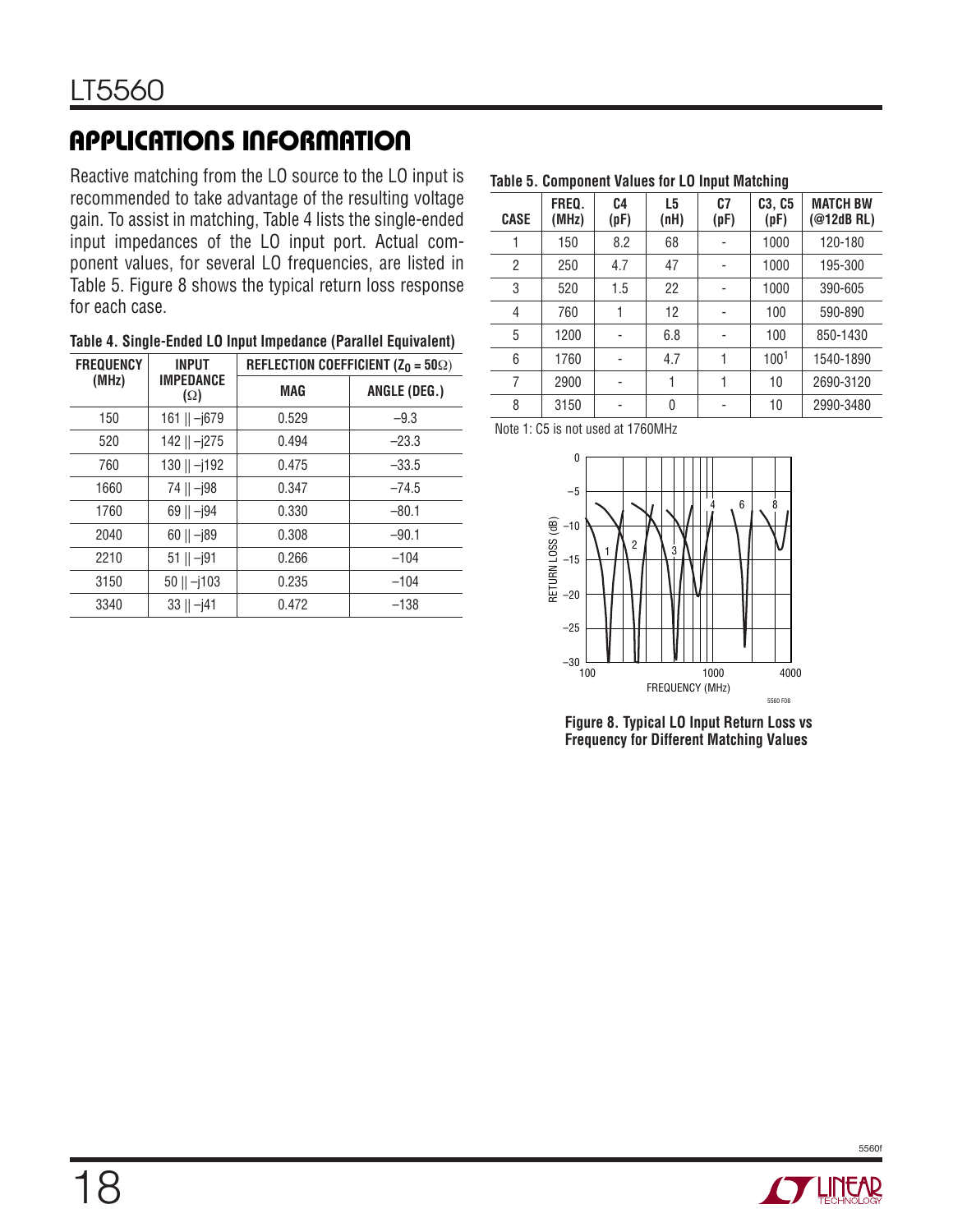#### **Signal Output Port**

A simplified schematic of the output circuit is shown in Figure 9. The output pins,  $OUT<sup>+</sup>$  and  $OUT<sup>-</sup>$ , are internally connected to the collectors of the mixer transistors. These pins must be biased at the supply voltage, which can be applied through a transformer center-tap, impedance matching inductors, RF chokes, or pull-up resistors. With external resistor R1 =  $3\Omega$  (Figures 1 to 3), each OUT pin draws about 4.5mA of supply current. For optimum performance, these differential outputs should be combined externally through a transformer or balun.

An equivalent small-signal model for the output is shown in Figure 10. The output impedance can be modeled as a 1.2kΩ resistor in parallel with a 0.7pF capacitor. For low frequency applications, the 0.7nH series bond-wire inductances can be ignored.

The external components, C2, L3 and L4, form a lowpass impedance transformation network to match the mixer output impedance to the input impedance of transformer T2. The values for these components can be estimated using the impedance parameters listed in Table 6 along with similar equations as used for the input matching network. As an example, at an output frequency of 140MHz and  $R_1 = 200\Omega$  (using a 4:1 transformer for T2),

$$
n = \frac{R_S}{R_L} = \frac{1082}{200} = 5.41
$$
  
\n
$$
Q = \sqrt{(n-1)} = 2.10
$$
  
\n
$$
X_C = \frac{R_S}{Q} = 515\Omega
$$
  
\n
$$
C = \frac{1}{\omega \cdot X_C} = 2.21pF
$$
  
\n
$$
C2 = C - C_{INT} = 1.51pF
$$
  
\n
$$
X_L = R_L \cdot Q = 420\Omega
$$
  
\n
$$
L3 = L4 = \frac{X_L}{2\omega} = 239nH
$$





**Figure 9. Output Port Schematic Figure 10. Output Port Small-Signal Model with External Matching**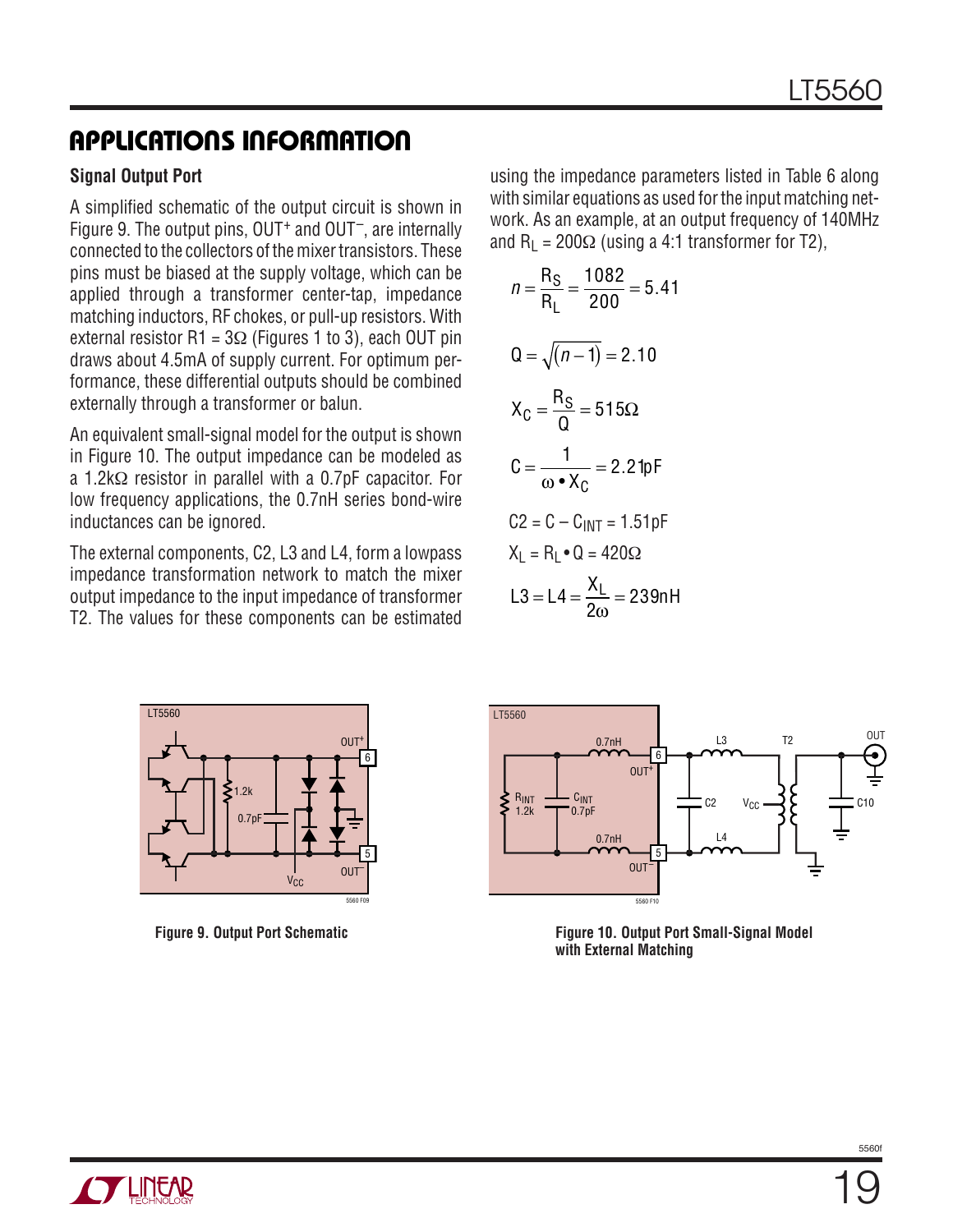|                           | <b>OUTPUT</b>                  | REFLECTION COEFFICIENT ( $Z_0 = 50\Omega$ ) |              |  |
|---------------------------|--------------------------------|---------------------------------------------|--------------|--|
| <b>FREQUENCY</b><br>(MHz) | <b>IMPEDANCE</b><br>$(\Omega)$ | MAG                                         | ANGLE (DEG.) |  |
| 70                        | 1098    -j3185                 | 0.913                                       | $-1.8$       |  |
| 140                       | 1082    -j1600                 | 0.912                                       | $-3.6$       |  |
| 240                       | 1082    -j974                  | 0.912                                       | $-5.9$       |  |
| 360                       | 1093    -j646                  | 0.913                                       | $-8.9$       |  |
| 450                       | $1083$    $-j522$              | 0.913                                       | $-11.0$      |  |
| 750                       | 1037    -j320                  | 0.910                                       | $-17.8$      |  |
| 900                       | $946$    $ 1269$               | 0.903                                       | $-21.1$      |  |
| 1500                      | $655$    $-$  162              | 0.870                                       | $-34.5$      |  |
| 1900                      | $592$    $-j122$               | 0.865                                       | $-44.6$      |  |
| 2150                      | $662$    $-$  108              | 0.883                                       | $-50.0$      |  |
| 2450                      | $612$    $-$  95.7             | 0.879                                       | $-55.4$      |  |
| 3600                      | $188$    $ 153.1$              | 0.756                                       | $-88.7$      |  |

**Table 6. Output Port Differential Impedance (Parallel Equivalent)**

In cases where the calculated value of C2 is less than the internal output capacitance, capacitor C10 can be used to improve the impedance match.

Table 7 lists actual component values used on the LT5560 evaluation boards for impedance matching at several frequencies. The measured output return loss vs frequency performance is plotted for several of the cases in Figure 11.

| <b>CASE</b> | FREQ.<br>(MHz) | T <sub>2</sub>    | C <sub>2</sub><br>(pF) | L3, L4<br>(nH) | C10<br>(pF)    | <b>MATCH</b><br><b>BW</b><br>$(@12dB$ RL) |
|-------------|----------------|-------------------|------------------------|----------------|----------------|-------------------------------------------|
| 1           | 10             | WBC16-1TL 16:1    |                        | 0              |                | $3 - 60$                                  |
| 2           | 70             | WBC16-1TL 16:1    |                        | 0              | $\overline{1}$ | $3 - 60$                                  |
| 3           | 140            | MABAES0061<br>4:1 | 1.5                    | 220            |                | 110-170                                   |
| 4           | 240            | MABAES0061<br>4:1 | 0.5                    | 120            |                | 175-300                                   |
| 5           | 380            | MABAES0061<br>4:1 |                        | 68             |                | 290-490                                   |
| 6           | 450            | MABAES0061<br>4:1 |                        | 68             | 1.5            | 360-540                                   |
| 7           | 900            | HHM1515B2 4:1     |                        | 27             | 2.2            | 850-940                                   |
| 8           | 1900           | HHM1525 1:1       |                        | 3.9            |                | 1820-2000                                 |

**Table 7. Component Values for Output Matching**

Note 1: A better 70MHz match can be realized by adding a shunt 180nH inductor at the C10 location.



**Figure 11. Output Return Loss vs Frequency for Different Matching Values**

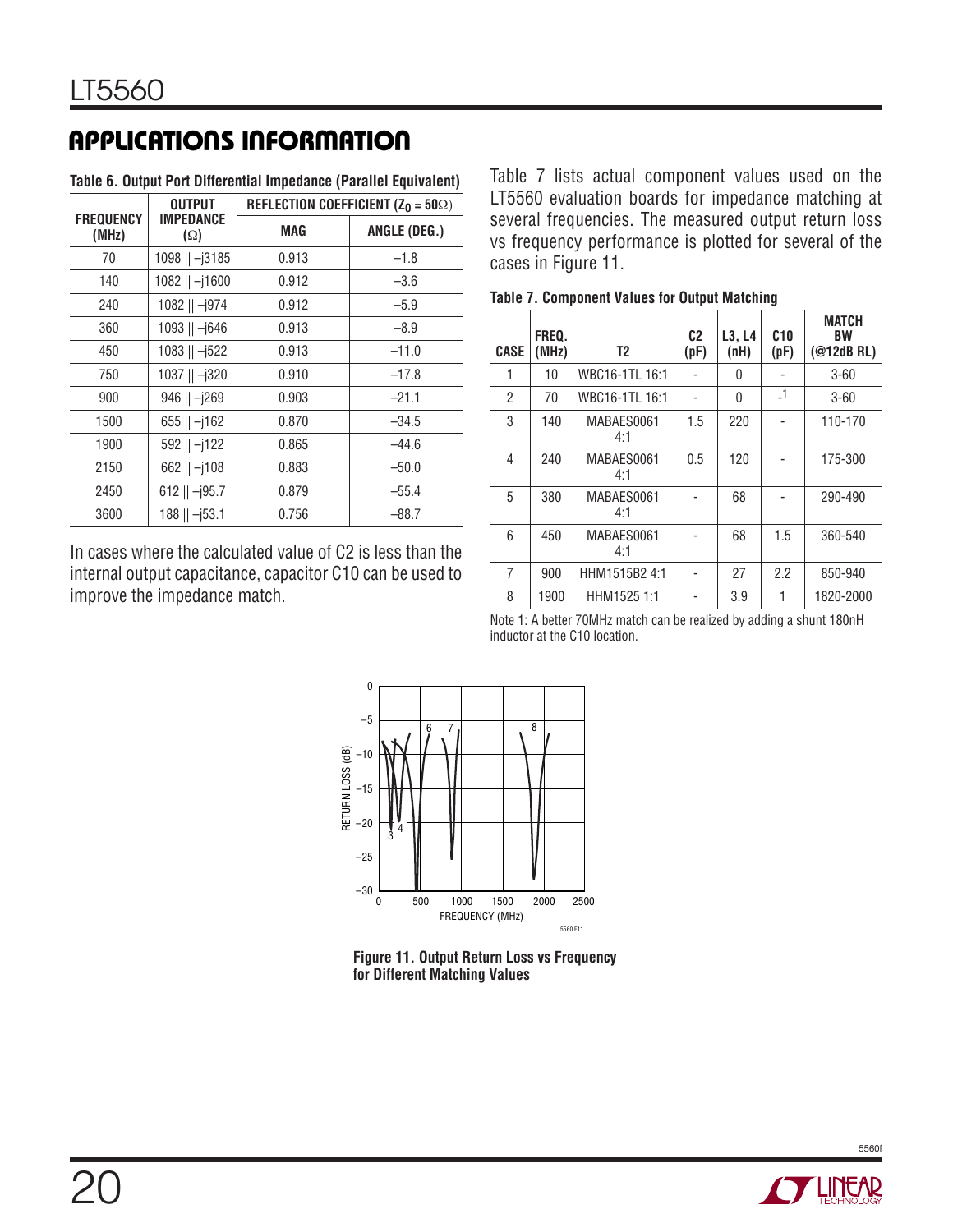#### **Enable Interface**

Figure 12 shows a simplified schematic of the EN pin interface. The voltage necessary to turn on the LT5560 is 2V. To disable the chip, the enable voltage must be less than 0.3V. If the EN pin is allowed to float, the chip will tend to remain in its last operating state, thus it is not recommended that the enable function be used in this manner. If the shutdown function is not required, then the EN pin should be connected directly to  $V_{CC}$ .

The voltage at the EN pin should never exceed the power supply voltage ( $V_{CC}$ ) by more than 0.3V. If this should occur, the supply current could be sourced through the EN pin ESD diode, potentially damaging the IC.



**Figure 12. Enable Input Circuit**

#### **Adjustable Supply Current**

The LT5560 offers a direct trade-off between power supply current and linearity. This capability allows the user to optimize the performance and power dissipation of the mixer for a particular application. The supply current can be adjusted by changing the value of resistor R1 at the center-tap of the input balun. For downconversion applications, a bypass capacitor in parallel with R1 may be desired to minimize noise figure. The bypass capacitor has a greater effect on noise figure at larger values of R1. In upmixer configurations, adding a capacitor across R1 has little effect.

Figure 13 shows the supply current as a function of R1. Note that the current will also be affected by parasitic resistance in the matching components. Figure 14 illustrates the effect of supply current on Gain, IIP3 and NF of a 900MHz upconverting mixer. The performance

vs current of a 900MHz downconverting mixer is plotted in Figure 15. In this example, a 1nF capacitor has been placed in parallel to R1 for best noise figure.



**Figure 13. Typical Supply Current vs R1 Value**



**Figure 14. 900MHz Upconverting Mixer Gain, Noise Figure and IIP3 vs Supply Current**



**Figure 15. 900MHz Downconverting Mixer Gain, Noise Figure and IIP3 vs Supply Current**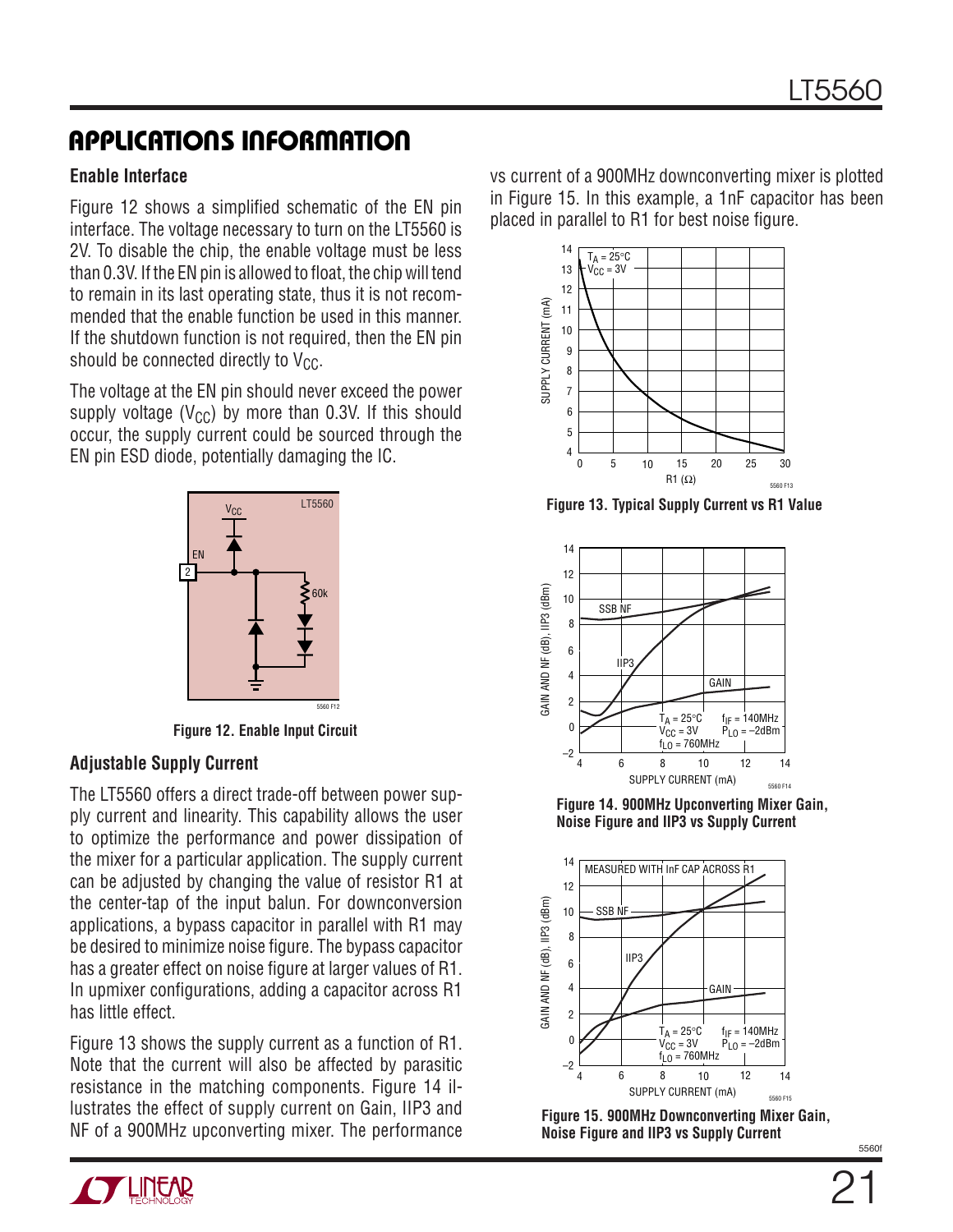### **Application Examples**

The LT5560 may be used as an upconverting or downconverting mixer in a wide variety of applications, in addition to those identified in the datasheet. The following examples illustrate the versatility of the LT5560. (The component values for each case can be found in Tables 3, 5 and 7).

Figure 16 demonstrates gain, IIP3 and IIP2 performance versus RF Output Frequency for the LT5560 when used as a 240MHz upconverting mixer. The input frequency is 10MHz, with an LO frequency of 250MHz. The circuit uses the topology shown in Figure 1.



**Figure 16. LT5560 Performance in 240MHz Upconverting Mixer Application** 

The performance in a 140MHz downconverting mixer application is plotted in Figure 17. In this case the gain, IIP3 and NF are shown as a function of LO power with an IF output frequency of 10MHz. The circuit topology for this case is shown in Figure 3.



**Figure 17. LT5560 Performance in 140MHz Downconverting Mixer Application**

The LT5560 operation at higher frequencies is demonstrated in Figure 18, where the performance of a 3600MHz downconverting mixer is shown. The conversion gain, IIP3 and DSB NF are plotted for an RF input frequency range of 3300 to 3800MHz and an IF frequency of 450MHz. The circuit is the same topology as shown in Figure 2.



**Figure 18. LT5560 Performance as a 3600MHz Downconverting Mixer**

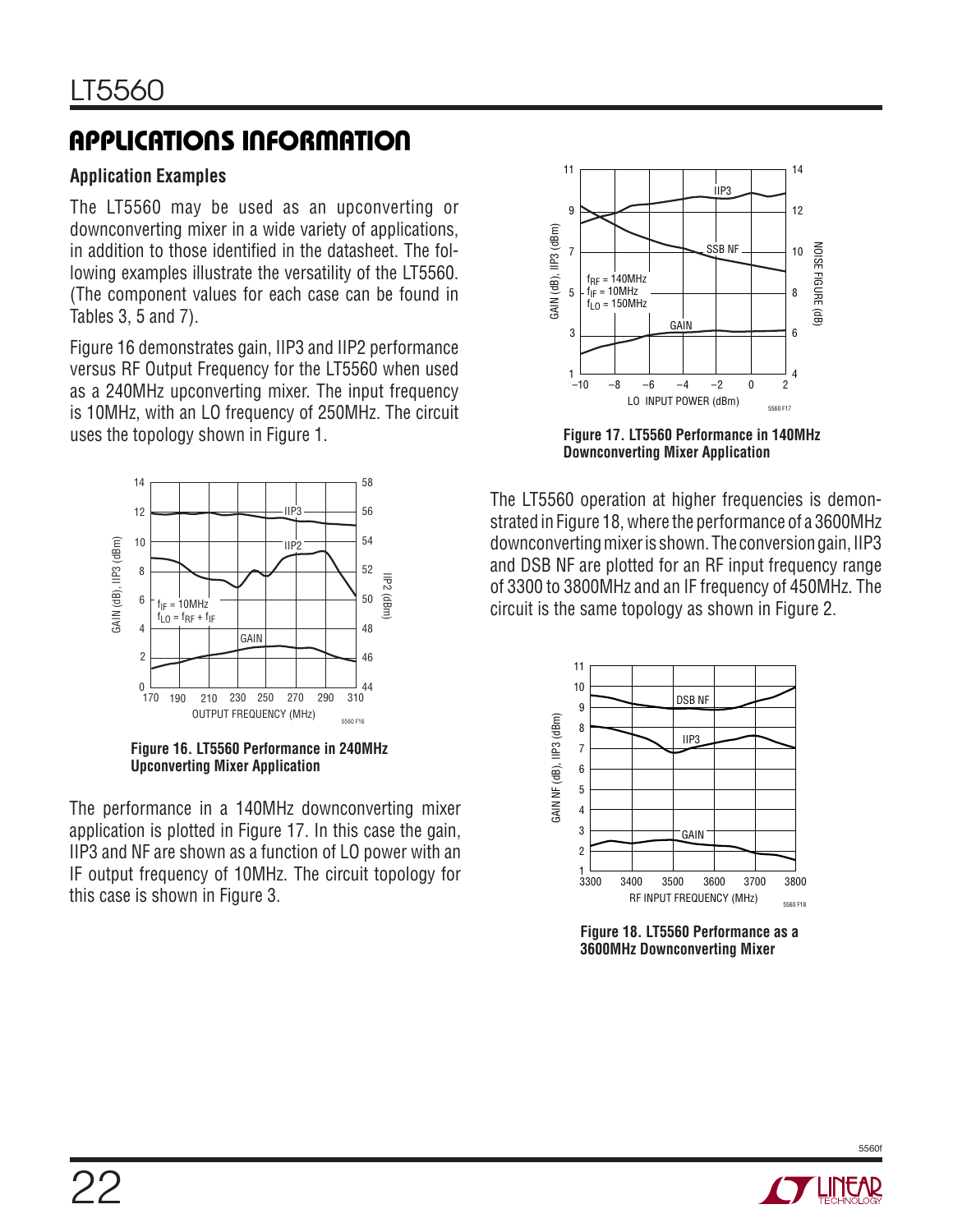#### **Lumped Element Matching**

The applications described so far have employed external transformers or hybrid baluns to realize single-ended to differential conversions and, in some cases, impedance transformations. An alternate approach is to use lumpedelement baluns to realize the input or output matching networks.

A lumped element balun topology is shown in Figure 19. The desired component values can be estimated using the equations below, where  $R_A$  and  $R_B$  are the terminating resistances on the unbalanced and balanced ports, respectively. Variable  $f_C$  is the desired center frequency. (The resistances of the LT5560 input and output can be found in Tables 2 and 6).

$$
L_0 = \frac{\sqrt{R_A \cdot R_B}}{2 \cdot \pi \cdot f_C}
$$

$$
C_0 = \frac{1}{2 \cdot \pi \cdot f_C \cdot \sqrt{R_A \cdot R_B}}
$$

The computed values are approximate, as they don't account for the effects of parasitics of the IC and external components.

Inductor  $L_{\text{DC}}$  is used to provide a DC path to ground or to  $V_{CC}$  depending on whether the circuit is used at the input or output of the LT5560. In some cases, it is desirable to make the value of  $L_{DC}$  as large as practical to minimize loading on the circuit; however, the value can also be optimized to tune the impedance match. The shunt inductor,  $L_0$ , provides the DC path for the other balanced port.

Capacitor  $C_{DC}$  may be required for DC blocking but can often be omitted if DC decoupling is not required.



**Figure 19. Lumped Element Balun**

In some applications,  $C_{DC}$  is useful for optimizing the impedance match.

The circuit shown on page 1 illustrates the use of lumped element baluns. In this example, the LT5560 is used to convert a 900MHz input signal down to 140MHz using a 760MHz  $L_0$  signal.

For the 900MHz input,  $R_A = 50\Omega$  and  $R_B = 28\Omega$  (from Table 2). The actual values used for  $C_0$  and  $L_0$  are 4.7pF and 6.8nH, which agree very closely with the calculated values of 4.7pF and 6.6nH. The 15nH shunt inductor, in this case, has been used to optimize the impedance match, while the 100pF cap provides DC decoupling.

At the 140MHz output, the values used for  $R_A$  and  $R_B$ are 50Ω and 1080Ω (from Table 6), respectively, which result in calculated values of  $C_0 = 4.9pF$  and  $L_0 = 265nH$ . These values are very close to the actual values of 4.7pF and 270nH. A shunt inductor  $(L_{DC})$  of 270nH is used here and the 33pF blocking cap has been used to optimize the impedance.

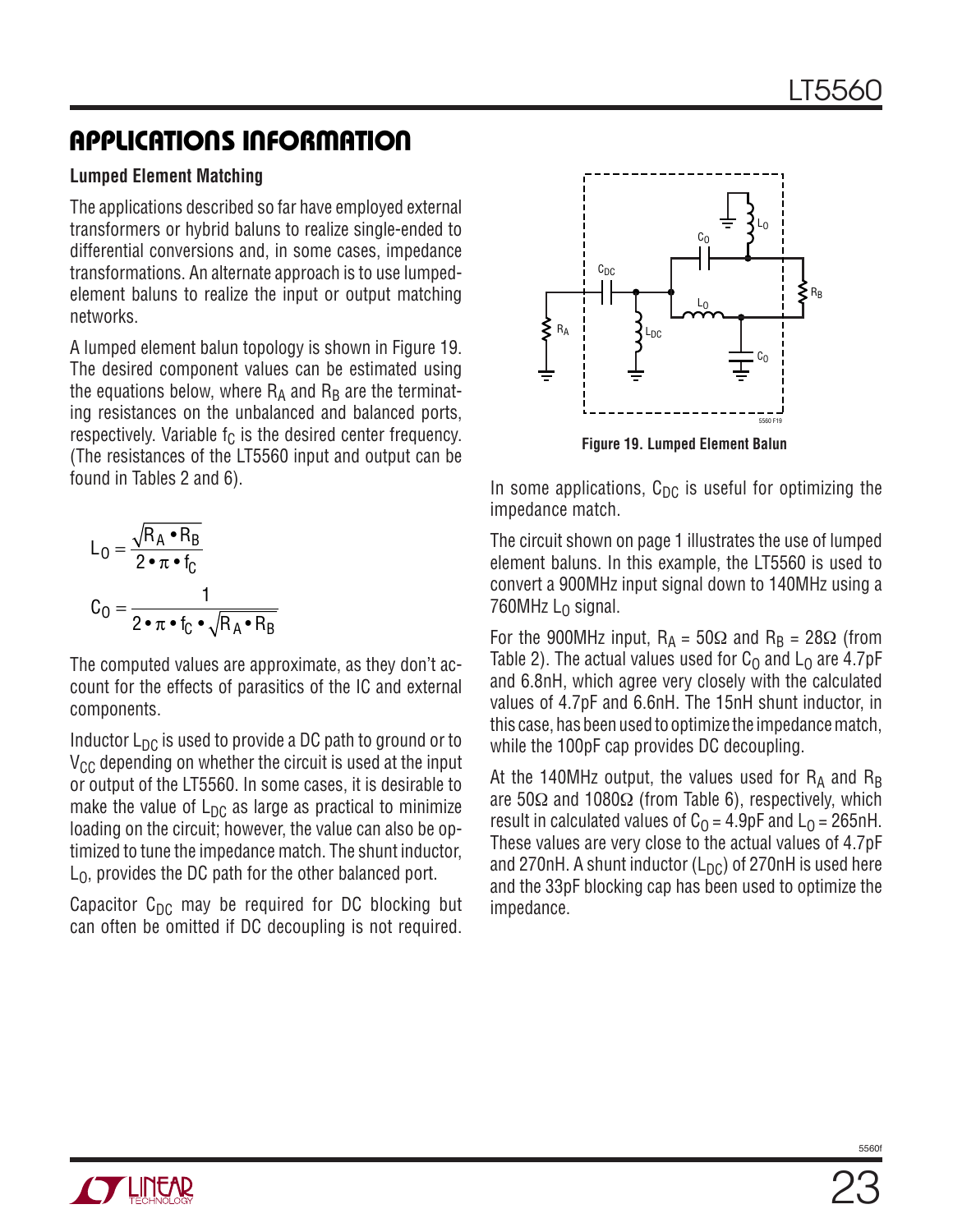Measured IF<sub>OUT</sub> and IM3 levels vs RF input power for the mixer with lumped element baluns are shown on page 1. Additional performance parameters vs RF input frequency are plotted in Figure 20.



**Figure 20. Performance of 900MHz Downconverting Mixer with Lumped Element Baluns**

#### **Low Frequency Applications**

At low IF frequencies, where transformers can be impractical due to their large size and cost, alternate methods can be used to achieve desired differential to single-ended conversions. The examples in Figures 21 and 22 use an op-amp to demonstrate performance with an output frequency of 450KHz. Pull-up resistors R3 and R4 are used at the open-collector IF outputs instead of large inductors. The op-amp provides gain and converts the mixer differential outputs to single-ended. At low frequencies, the LO port can be easily matched with a shunt resistor and a DC blocking cap. This IF interface circuit can be used for signals up to 1MHz.

Figure 21 shows an input match that uses a transformer to present a differential signal to the mixer. A possible alternative, shown in Figure 22, is to use a single-ended drive on one input pin, with the other pin grounded. This approach is more cost effective than the transformer, however, some performance is sacrificed. Another option is to use a lumped-element balun, which requires only one more component than the single-ended impedance match, but could provide better performance. Measured data for the examples below are summarized in Table 8.

#### **Table 8. Low-Frequency Performance**

| fın<br>(MHz) | Tout<br>(MHz) | Gc<br>(dB) | IIP <sub>3</sub><br>(dBm) | <b>DSB NF</b><br>(dB) | lcc<br>(mA) |
|--------------|---------------|------------|---------------------------|-----------------------|-------------|
| 200          | 0.45          | 9          | 3.8                       | 11.6                  | 14          |
| 90           | 0.45          | 6.8        | 3.3                       | 22                    | 18          |



**Figure 21. A 200MHz to 450KHz Downconverter with Active IF Interface**

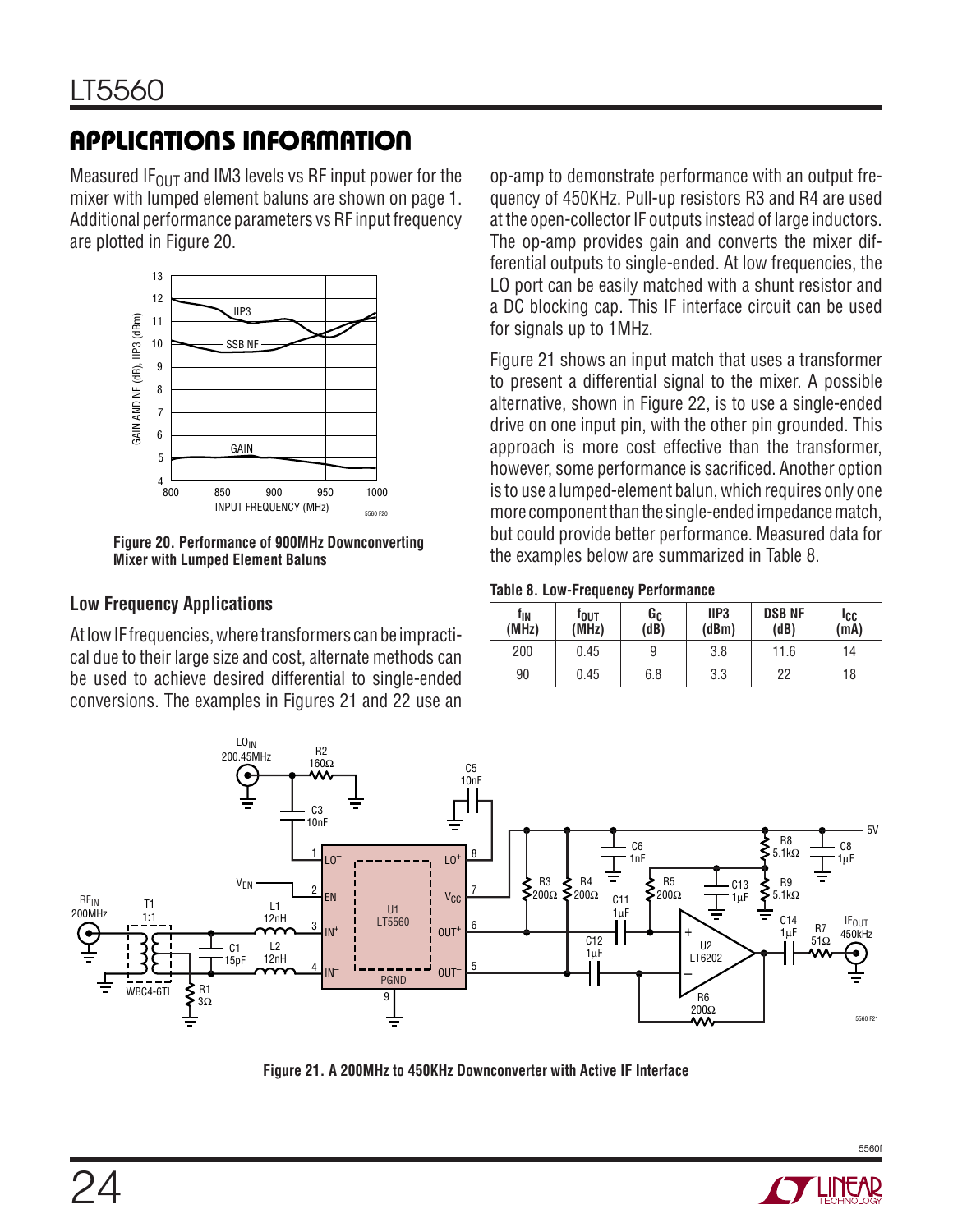

**Figure 22. 90MHz Downconverter with a Low Cost Discrete Balun Input and a 450kHz Active IF Interface**



**Figure 23. Upconverting Mixer Evaluation Board (DC963B)—See Table 1** 

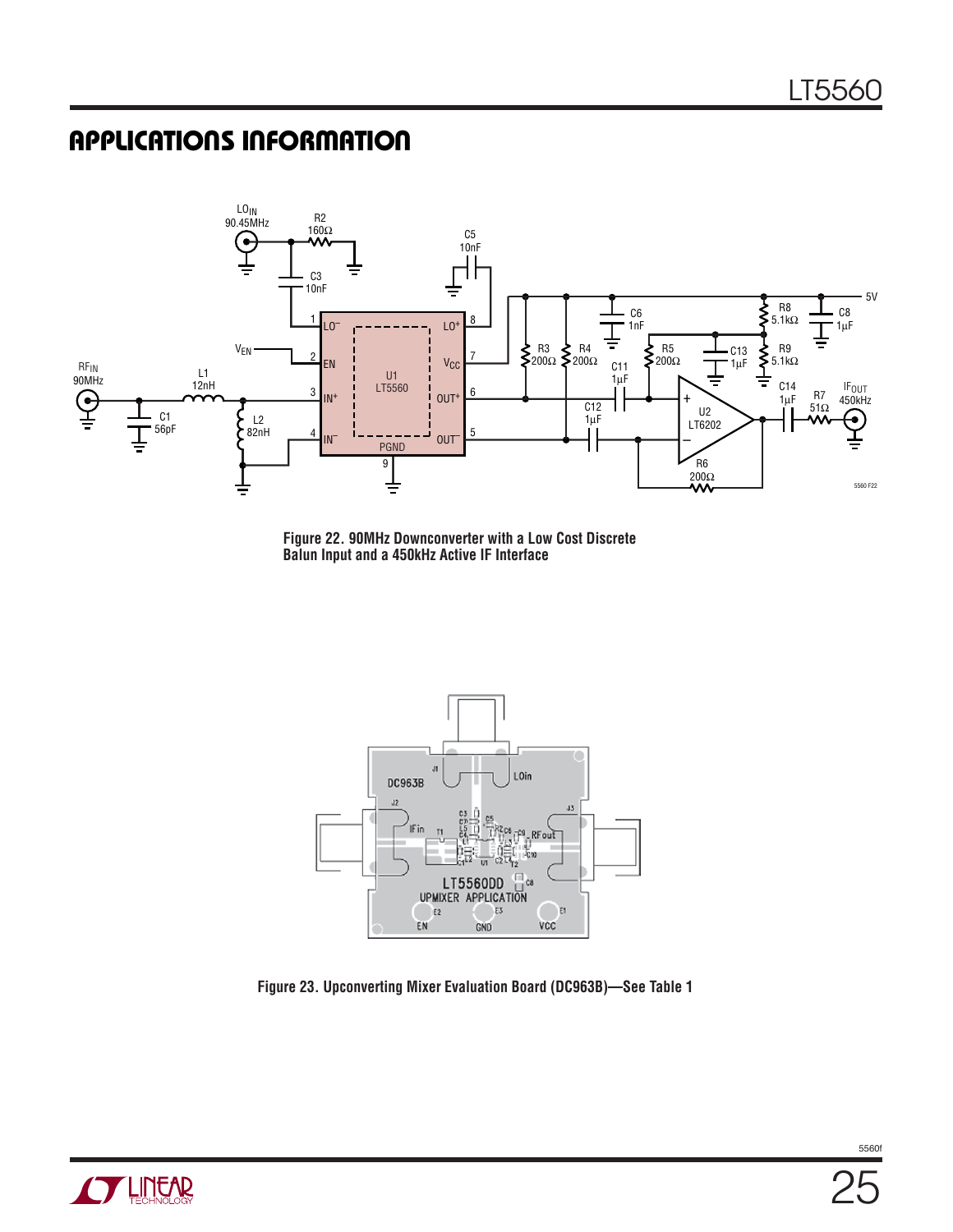# **TYPICAL APPLICATIONS**



**Figure 24. Downconverting Mixer Evaluation Board (DC991A)—See Table 1** 



**Figure 25. HF/VHF/UHF Upconverting or Downconverting Mixer Evaluation Board (DC1027A)—See Table 1** 

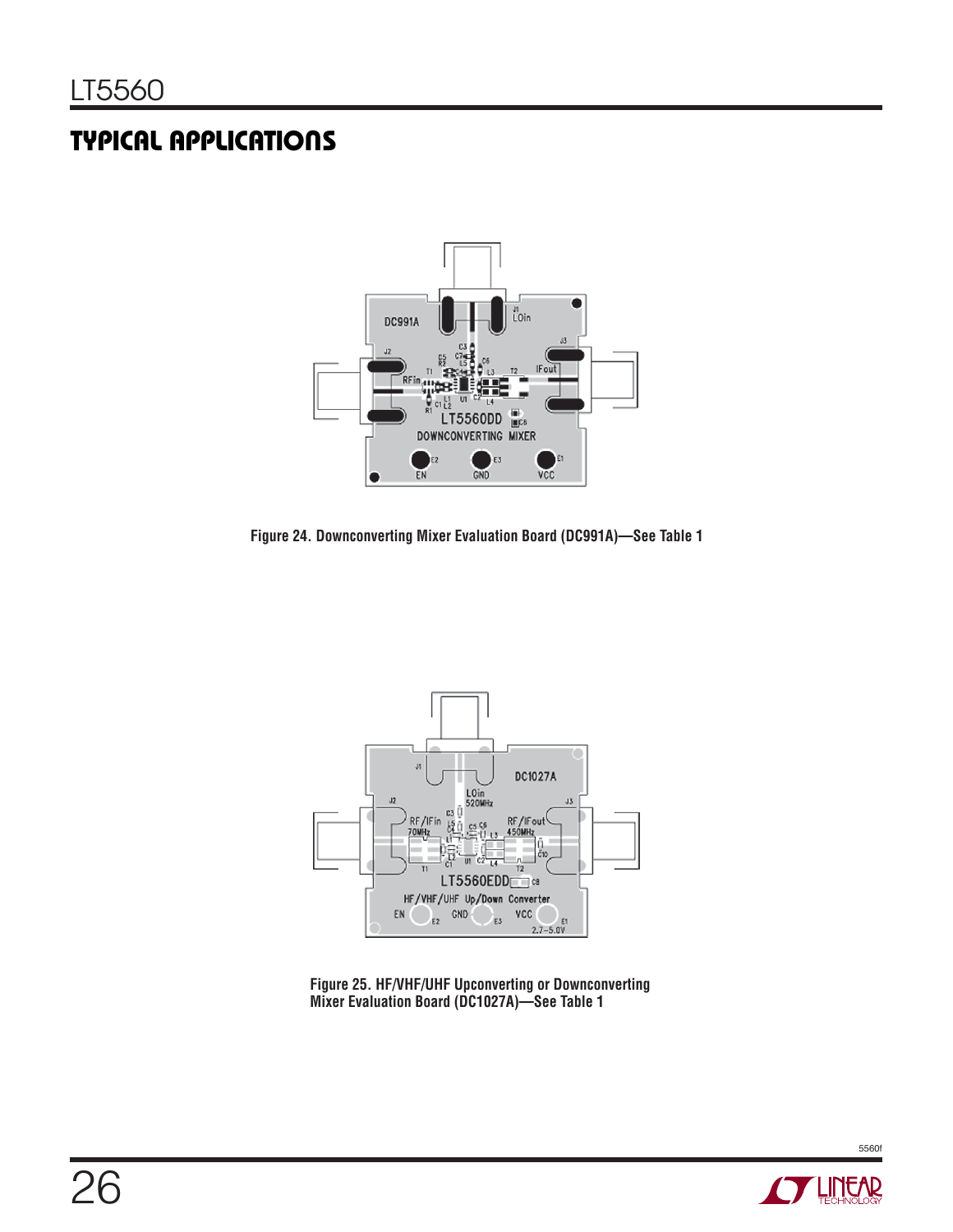### **PACKAGE DESCRIPTION**



RECOMMENDED SOLDER PAD PITCH AND DIMENSIONS



**DD8 Package 8-Lead Plastic DFN (3mm** × **3mm)** (Reference LTC DWG # 05-08-1698)

NOTE:

1. DRAWING TO BE MADE A JEDEC PACKAGE OUTLINE M0-229 VARIATION OF (WEED-1)

2. DRAWING NOT TO SCALE

3. ALL DIMENSIONS ARE IN MILLIMETERS

4. DIMENSIONS OF EXPOSED PAD ON BOTTOM OF PACKAGE DO NOT INCLUDE

MOLD FLASH. MOLD FLASH, IF PRESENT, SHALL NOT EXCEED 0.15mm ON ANY SIDE

5. EXPOSED PAD SHALL BE SOLDER PLATED

6. SHADED AREA IS ONLY A REFERENCE FOR PIN 1 LOCATION

ON TOP AND BOTTOM OF PACKAGE